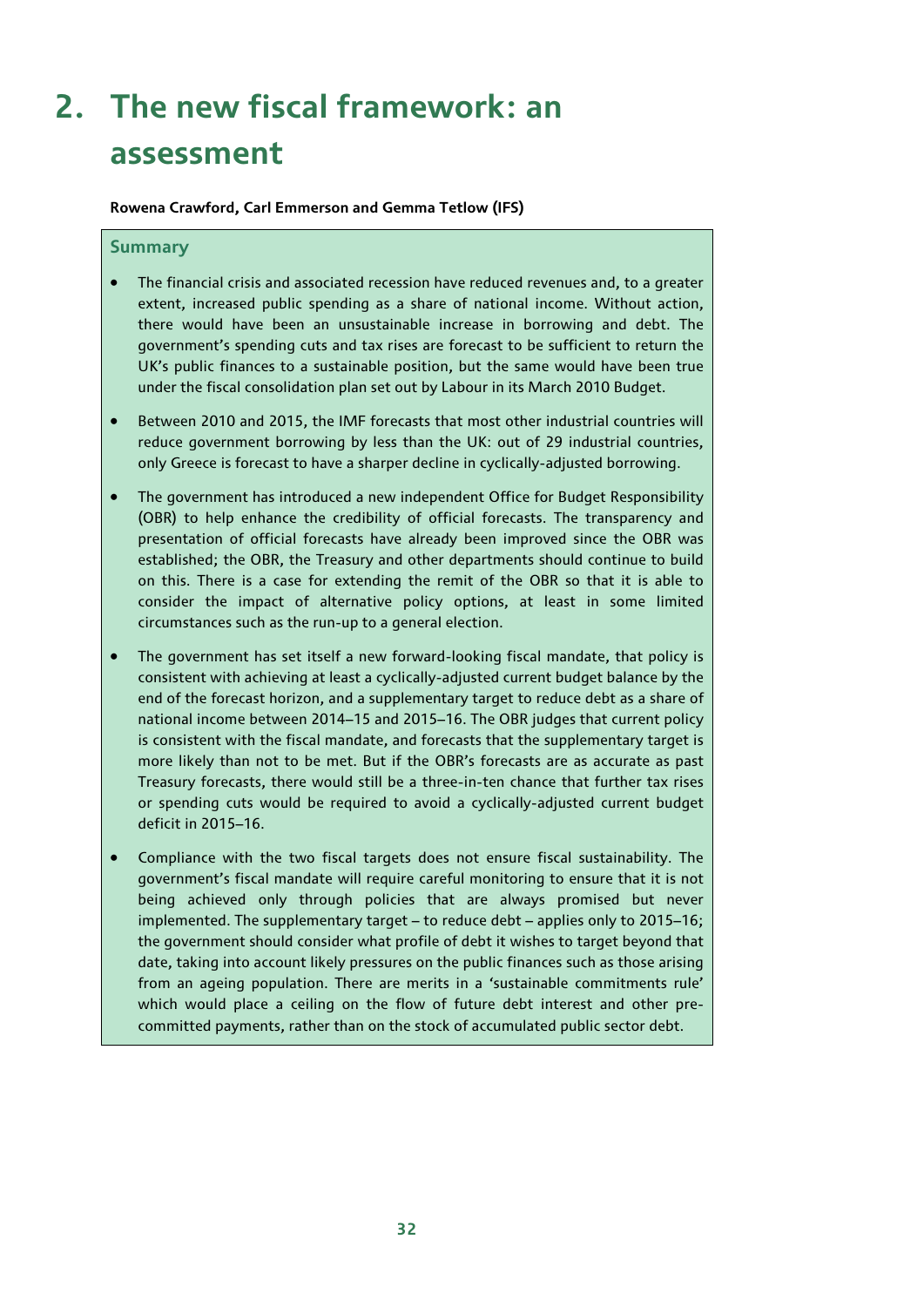## **2.1 Introduction**

The financial crisis and recession pushed the UK's public finances from an apparently sustainable path to one which, in the absence of an appropriate fiscal response, would have been unsustainable, with high levels of annual borrowing and rising debt. The biggest domestic policy challenge for the government over the next few years will be to ensure that the public finances are returned to a sustainable footing in a way that minimises the fall in living standards arising from higher taxes, lower welfare payments and reduced spending on public services. In the longer term, the government will need to ensure that fiscal policy is consistent with the ongoing sustainability of the public finances. This chapter examines the government's new framework for ensuring sound public finances, including the new fiscal rules and the role of the newly established Office for Budget Responsibility (OBR).

Section 2.2 starts by discussing how tax revenues, spending and borrowing evolved over the course of the recession, and how the government's fiscal consolidation is intended to return the public finances to a sustainable footing. We also examine how the changes in UK government borrowing and debt through the crisis compare with those seen in other similar countries.

The Chancellor, George Osborne, has set himself two new fiscal goals for the medium term. The first (his fiscal mandate) is that policy should be consistent with achieving at least a cyclically-adjusted current budget balance at the end of the forecasting horizon. The second (a supplementary target) is that debt should be falling as a share of national income in 2015–16. Sections 2.3 and 2.4, respectively, discuss these rules and how they might be improved upon.

Similar types of fiscal rules operated by former Chancellors Gordon Brown and Alistair Darling – the golden rule and the sustainable investment rule – had lost a lot of their credibility long before the financial crisis and recession made it almost inconceivable that they would be met and not sensible to try to meet them. Largely to aid public confidence in the new rules and the new government's commitment to fiscal prudence, Mr Osborne has established a new independent fiscal council – the OBR – which is responsible for producing economic and fiscal forecasts and signing off the government's costings of new policy measures. Section 2.5 discusses the remit of the OBR, its early operation and some possible improvements that could be made.

Section 2.6 concludes.

1

## **2.2 Borrowing and debt through the crisis**

The onset of the financial crisis and associated economic recession radically altered the outlook for the strength of the public finances. Before the crisis, then Chancellor Darling's forecast in March 2008 suggested that the fiscal policy stance at that time was consistent both with the two fiscal rules that he inherited from Mr Brown and with sustainable public finances in the medium term.1 More recent forecasts – such as those published by

<sup>&</sup>lt;sup>1</sup> The judgement of IFS researchers in the January 2008 Green Budget was that the Treasury's forecasts for public borrowing at that time were actually a little optimistic given its expectations of economic growth. However, the size of the structural hole identified by IFS researchers then was only about one-tenth of the size of the structural hole that is now thought to exist (and the Treasury's expectations of economic growth have also proven optimistic). See R. Chote, C. Emmerson and G. Tetlow, 'Green Budget public finance forecasts', in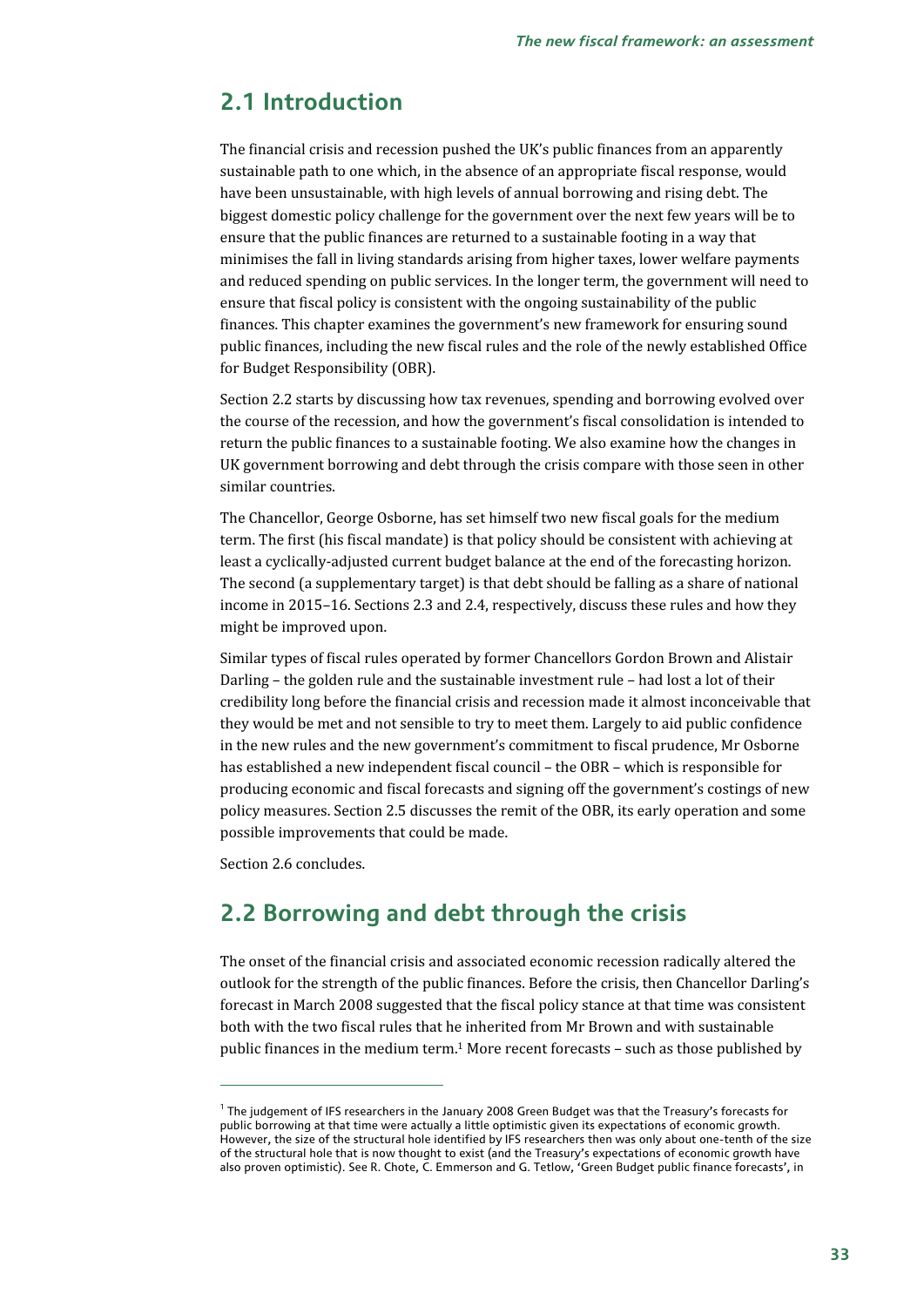the new OBR in November 2010 – suggest that, in the light of adverse economic developments since mid-2008, the previous fiscal plans would no longer be consistent with sustainable public finances. This section examines how public spending and taxes, and hence public borrowing and debt, have evolved in the UK through the recession and how they are projected to evolve over the next five years, both with and without taking into account the impact of the planned fiscal consolidation. We then compare this to the changes in borrowing and debt that have been seen and are forecast in other industrialised countries.

Figure 2.1 shows how tax revenues and spending (both total spending and current spending on its own, i.e. excluding investment spending) evolved as a share of national income from 1997–98 onwards. The dotted lines show how they would have evolved from 2008–09 onwards if the direct impact of fiscal policy measures announced since the March 2008 Budget is ignored.





Financial year

Note: 'No policy change' ignores the direct impact of all fiscal policy measures that have been implemented since Budget 2008.

Sources: Authors' calculations using all Budgets and Pre-Budget Reports since March 2008 (up to the March 2010 Budget are available at http://webarchive.nationalarchives.gov.uk/20100407010852/http://www.hmtreasury.gov.uk/home.htm; June 2010 Budget is available at http://www.hm-treasury.gov.uk/) and the Office for Budget Responsibility's November 2010 *Economic and Fiscal Outlook* (http://budgetresponsibility.independent.gov.uk/econ-fiscal-outlook.html).

The amount of revenue yielded by the UK tax system is generally related to the level of national income, and so tax revenues as a share of national income were relatively unaffected by the financial crisis. The black dotted line shows that, without taking into account the direct impact of policy action since the March 2008 Budget, tax revenues would have fallen from 38.6% of national income in 2007–08 to 36.7% by 2011–12 and then remained at about that level thereafter. This forecast fall reflects factors such as lower-than-expected financial sector profitability – reducing tax receipts from those firms and their employees – and reduced equity and property prices, which reduce revenues from stamp duties, inheritance tax and capital gains tax.

R. Chote, C. Emmerson, D. Miles and J. Shaw (eds), *The IFS Green Budget: January 2008*, IFS Commentary 104 (http://www.ifs.org.uk/budgets/gb2008/08chap5.pdf).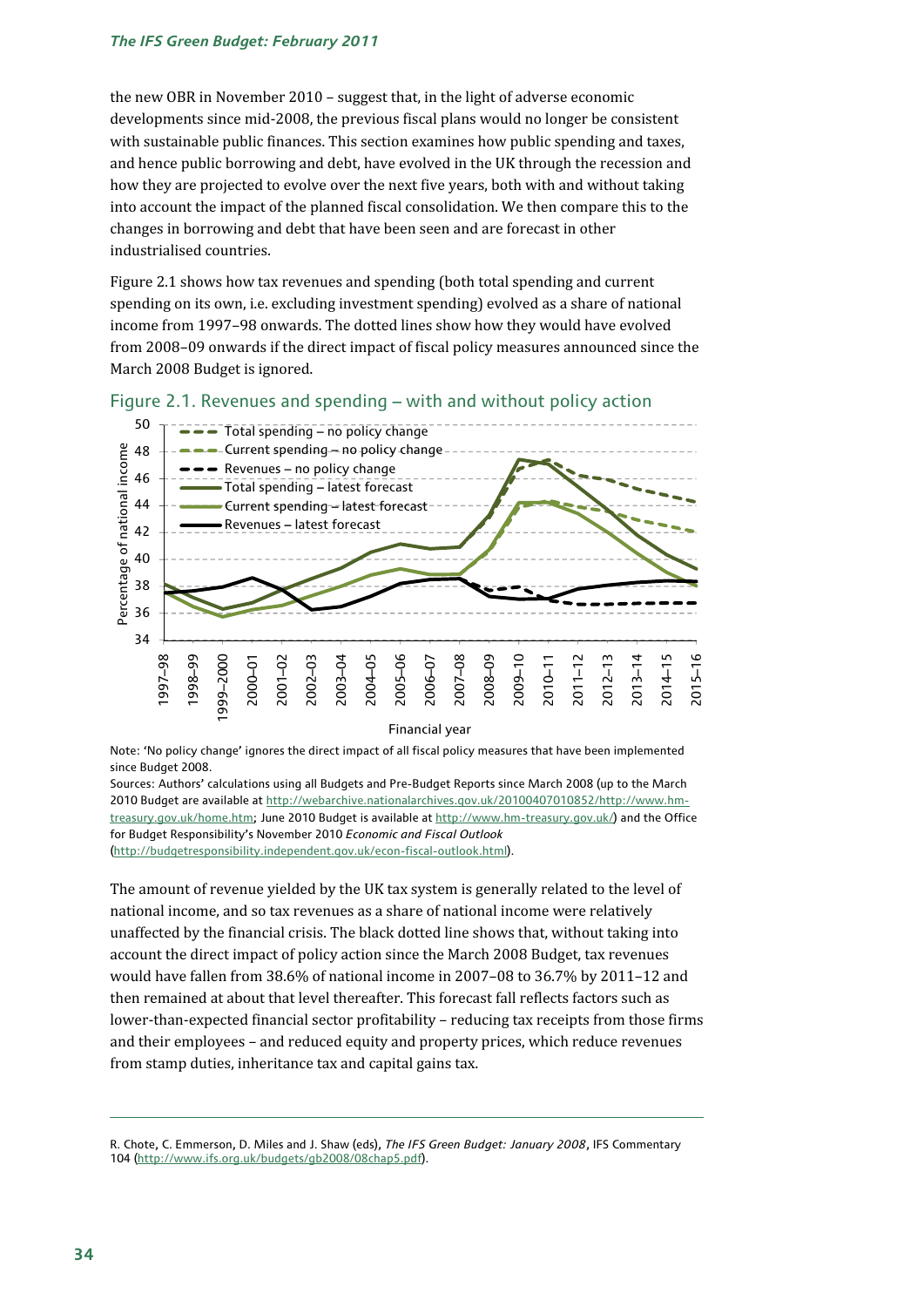Without taking into account the direct impact of policy action since the March 2008 Budget, total spending would have risen from 40.9% of national income in 2007–08 to 47.4% in 2010–11 before falling back to 44.3% by 2015–16. As discussed in more detail in Chapter 6, the increase largely reflects two things. First, Mr Darling's October 2007 Comprehensive Spending Review set out three-year plans for cash spending by central government on public services, while the economy has since turned out much smaller in cash terms than expected at the time. Second, some elements of spending (particularly welfare spending and debt interest spending) increased as a direct result of the recession.

Public borrowing in 2015–16 would, therefore, in the absence of any policy action since the March 2008 Budget, have stood at 7.5% of national income. With the economy expected to be back operating almost at its trend (or sustainable) level by 2015–16, most of this borrowing would have been structural, rather than simply reflecting some remaining temporary weakness in the economy. Borrowing at this level every year would likely be unsustainable for the UK economy.

To avoid such an unsustainable public finance position emerging, both the Labour government and the new coalition government announced a series of net tax increases and net spending cuts. The latest official forecasts from the OBR for tax revenues and spending, taking into account the impact of policies announced since March 2008, are shown by the solid lines for the years 2008–09 onwards in Figure 2.1. Comparing these lines with the dotted lines shows that the combined impact of policies announced since March 2008 has been to reduce forecast spending by 5.0% of national income and increase forecast tax revenues by 1.6% of national income by 2015–16, and thus reduce forecast borrowing by 6.6% of national income. Borrowing is forecast to be 1.0% of national income by 2015–16, which is below the 2.3% of national income that was borrowed pre-crisis in 2007–08. The tax rises and spending cuts are projected to be sufficient to eliminate the current budget deficit<sup>2</sup> in 2015–16, as shown by the fact that receipts are forecast to exceed current spending in that year. Projections for the cyclically-adjusted current budget under alternative policy scenarios are shown in Section 2.3.

The fiscal consolidation planned by the government is forecast by the OBR to be sufficient to limit the rise in public debt over the next few years (compared with what would have been expected without this policy action) and then result in debt falling as a share of national income from 2013–14 onwards. Forecasts for public debt under alternative policy scenarios are presented in more detail in Section 2.4.

It is clear from Figure 2.1 that the coalition government has decided that a much larger part (73% in 2014–15 rising to 76% in 2015–16) of the fiscal tightening should come from cuts to spending than from tax increases. (This is similar to the Labour government's plans, which implied that 70% of its announced fiscal tightening for 2014– 15 would come from spending cuts.)<sup>3</sup> However, because the impact of the financial crisis and recession, had there been no policy response, would have been to increase spending far more dramatically than it would have reduced revenues, the impact of this fiscal tightening package is to return both spending and revenues as a proportion of national income to around the level they were at before the financial crisis. Government revenues

 $^2$  The current budget deficit is the amount by which public sector current spending (i.e. total spending less net investment) exceeds total public sector revenues in a particular year.

<sup>&</sup>lt;sup>3</sup> See R. Crawford, 'Where did the axe fall?', presentation at IFS 2010 Spending Review briefing, 21 October 2010 (http://www.ifs.org.uk/publications/5311).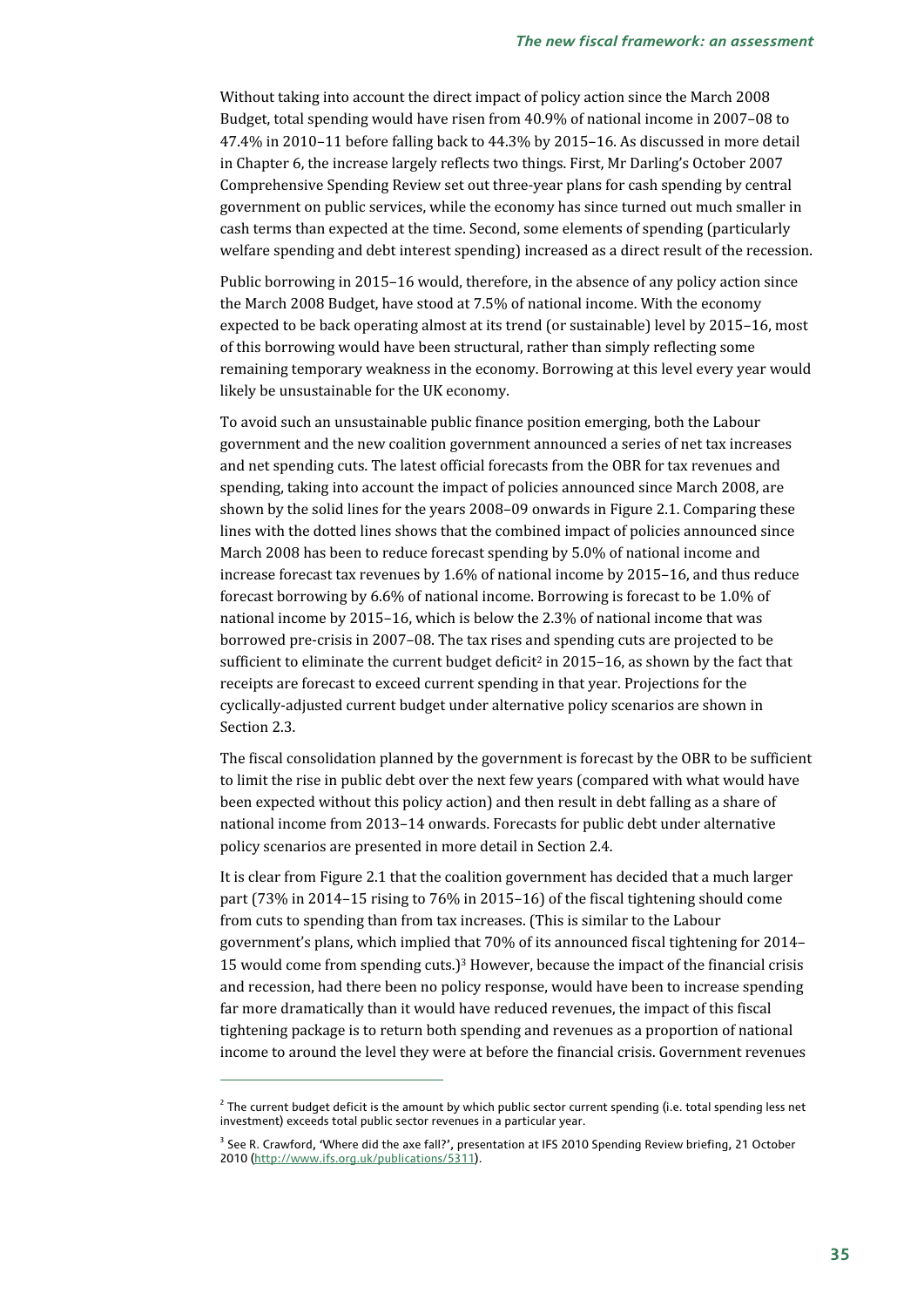in 2015–16, at 38.4% of national income, would be at about the same level as they were at in 2006–07; total spending, at 39.3% of national income, would be at about the same level as it was at in 2003–04.4

## **International comparisons**

### *Reducing borrowing*

Many other industrial countries have also seen large increases in borrowing over the last few years and are planning substantial fiscal consolidations. (Some of these, such as in the cases of Greece and Ireland, have been prompted by pressure from credit markets which

|                                                  | <b>UK rank</b>                   | <b>Notes</b>                                                     |
|--------------------------------------------------|----------------------------------|------------------------------------------------------------------|
| <b>Headline borrowing</b>                        |                                  |                                                                  |
| Level                                            |                                  |                                                                  |
| 2007 (pre-crisis)                                | Equal $3^{rd}$<br>highest        | United States and France the same,<br>Portugal and Greece higher |
| 2010                                             | 3 <sup>rd</sup> highest          | United States and Ireland higher                                 |
| 2015                                             | 12 <sup>th</sup> highest         |                                                                  |
| Change                                           |                                  |                                                                  |
| Increase, 2007 to 2010                           | 8 <sup>th</sup> largest          |                                                                  |
| Reduction, 2010 to 2015                          | 3 <sup>rd</sup> largest          | Only Iceland and Ireland larger                                  |
| Reduction, 2007 to 2015                          | 3 <sup>rd</sup> largest          | Only France and Greece larger                                    |
| <b>Cyclically adjusted</b><br>borrowing<br>Level |                                  |                                                                  |
| 2007 (pre-crisis)                                | 5 <sup>th</sup> highest          | France, Portugal, Greece and Ireland<br>higher                   |
| 2010                                             | Equal 2 <sup>nd</sup><br>highest | United States the same, Ireland<br>higher                        |
| 2015                                             | 16 <sup>th</sup> highest         |                                                                  |
| Change                                           |                                  |                                                                  |
| Increase, 2007 to 2010                           | 8 <sup>th</sup> largest          |                                                                  |
| Reduction, 2010 to 2015                          | 2 <sup>nd</sup> largest          | Only Greece larger                                               |
| Reduction, 2007 to 2015                          | 4 <sup>th</sup> largest          | Ireland, Slovenia and Greece larger                              |

Table 2.1. Borrowing as a share of national income in the UK compared with 28 other advanced economies

Notes: Measures are general government balance as a percentage of GDP and general government cyclically adjusted overall balance as a percentage of potential GDP. The 28 advanced economies on which data comparable to the UK are available are: Australia, Austria, Belgium, Canada, Czech Republic, Denmark, Finland, France, Germany, Greece, Hong Kong, Iceland, Ireland, Israel, Italy, Japan, the Netherlands, New Zealand, Norway, Portugal, Singapore, Slovak Republic, Slovenia, South Korea, Spain, Sweden, Switzerland and the United States.

Source: Statistical table 1 (page 117) and statistical table 3 (page 119) of International Monetary Fund, 'Fiscal exit: from strategy to implementation'*, Fiscal Monitor*, November 2010 (http://www.imf.org/external/pubs/cat/longres.cfm?sk=24220).

 $^4$  More detailed discussion of the public finance impact of the financial crisis and recession and the Labour and coalition governments' fiscal responses can be found in R. Chote, R. Crawford, C. Emmerson and G. Tetlow, 'Disease and cure in the UK: the fiscal impact of the crisis and the policy response', presented at the European Commission workshop 'The UK Economy, Post-Recession – Same as it Ever Was?', 29 June 2010 (http://ec.europa.eu/economy\_finance/events/2010/20100629-uk\_seminar/main\_en.htm).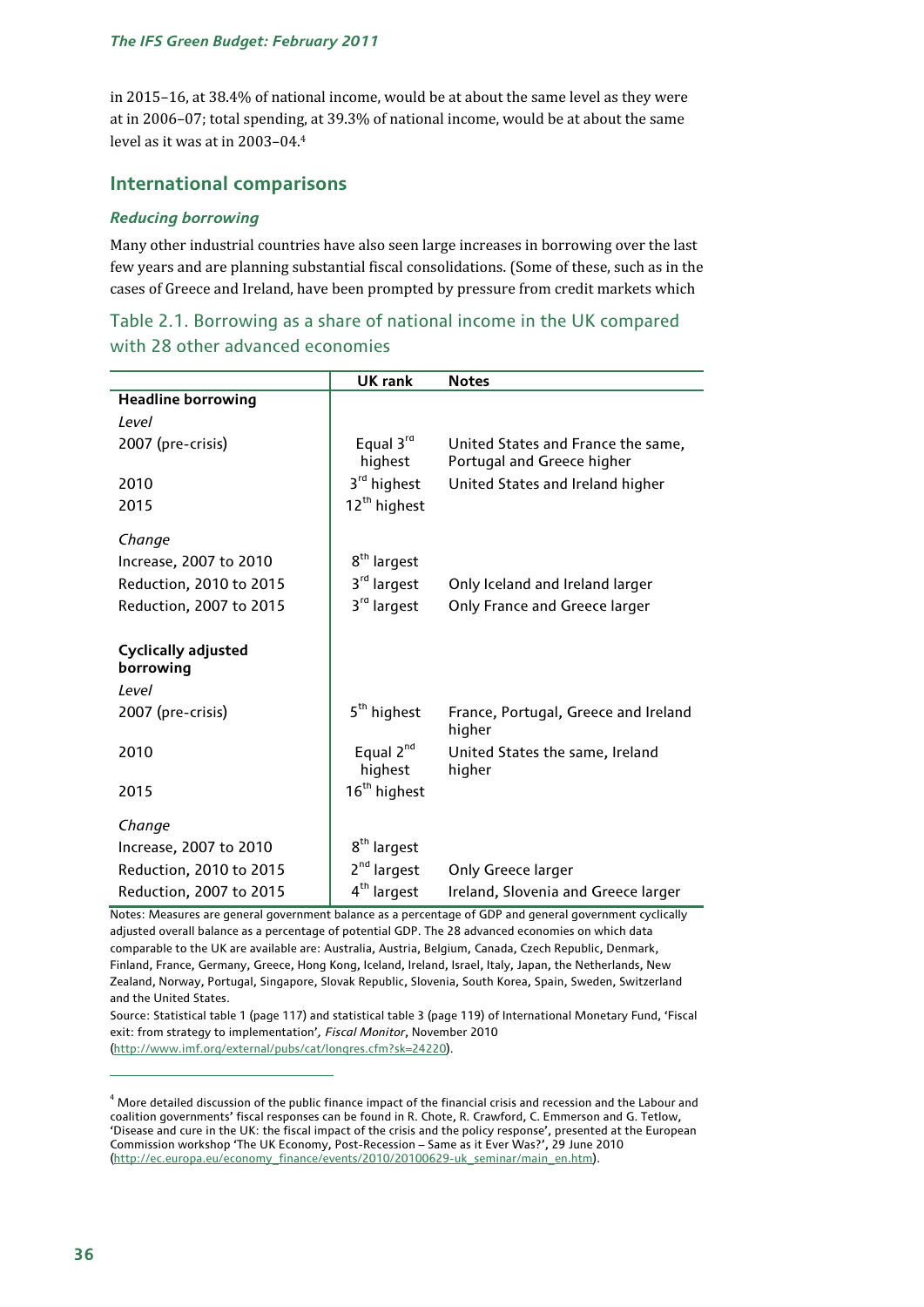forced these countries to apply to the International Monetary Fund for an emergency loan and thus sign up to the austerity measures agreed with the IMF.) Among 29 advanced economies (listed in the note to Table 2.1), the UK had the (equal) 3rd highest level of headline borrowing in 2007 (i.e. pre-crisis). Between 2007 and 2010, the UK experienced the 8<sup>th</sup> largest increase in headline borrowing, which left the UK still being the 3<sup>rd</sup> highest borrower in 2010 – as shown in the top panel of Table 2.1. However, between 2010 and 2015, the UK is forecast to have the 3rd largest reduction in headline borrowing (with only Iceland and Ireland forecast to see larger reductions), so that over the whole period 2007 to 2015 the UK will actually see the 3rd largest reduction in borrowing (behind France and Greece).

The story is very similar for cyclically-adjusted borrowing, with the UK seeing the 8<sup>th</sup> largest increase between 2007 and 2010, but the 2nd largest reduction between 2010 and 2015 (with only Greece being larger), as shown in the bottom panel of Table 2.1. The decline in headline borrowing over this period is largely driven by the government's fiscal consolidation plan reducing structural borrowing, rather than simply a cyclical recovery in the public finances as the economy emerges from the recession.

#### *Limiting the rise in debt*

The policy action taken by the government will mean that debt increases by less over the next few years than it would have in the absence of policy action; nonetheless, UK government debt is now (and will be in five years' time) much higher than it was before the crisis. A comparison of the UK's performance on debt with that of 21 other advanced economies is shown in Table 2.2.

In 2007, the UK had the 11th highest level of general government net debt, but between 2007 and 2010 it saw the 5<sup>th</sup> largest increase, sufficient to push the UK up to having the 9th highest level of debt among this set of countries. Despite the government's plans to reduce borrowing over this parliament, the UK is forecast to see the 12th largest increase in debt between 2010 and 2015, leaving it with the  $8<sup>th</sup>$  highest level of debt.

Table 2.2. Debt as a share of national income in the UK compared with 21 other advanced economies

|                        | UK rank                  | <b>Notes</b>                                  |
|------------------------|--------------------------|-----------------------------------------------|
| Level                  |                          |                                               |
| 2007 (pre-crisis)      | 11 <sup>th</sup> highest |                                               |
| 2010                   | $9th$ highest            |                                               |
| 2015                   | 8 <sup>th</sup> highest  |                                               |
| Change                 |                          |                                               |
| Increase, 2007 to 2010 | 5 <sup>th</sup> largest  | Finland, Japan, Ireland and Iceland<br>higher |
| Increase, 2010 to 2015 | 12 <sup>th</sup> largest |                                               |
| Increase, 2007 to 2015 | 7 <sup>th</sup> largest  |                                               |

Notes: Measure is general government net debt as a percentage of GDP. The 21 advanced economies on which comparable data are available are: Australia, Austria, Belgium, Canada, Denmark, Finland, France, Germany, Iceland, Ireland, Israel, Italy, Japan, the Netherlands, New Zealand, Norway, Portugal, Spain, Sweden, Switzerland and the United States.

Source: Statistical table 8 (page 124) of International Monetary Fund, 'Fiscal exit: from strategy to implementation'*, Fiscal Monitor*, November 2010

(http://www.imf.org/external/pubs/cat/longres.cfm?sk=24220).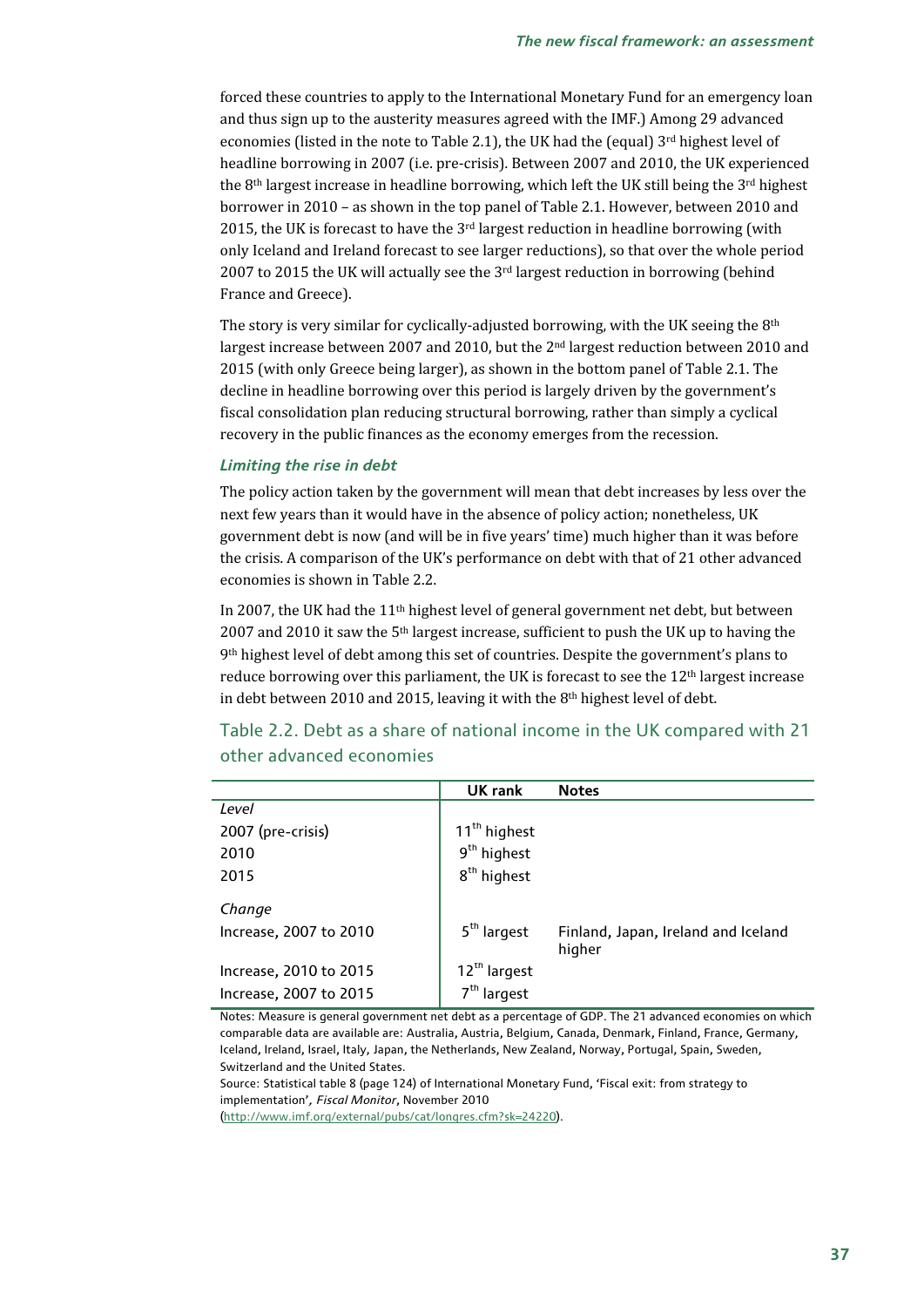## **2.3 The new borrowing target**

The new government has set itself a forward-looking 'fiscal mandate': the structural current budget must be forecast to be in balance or in surplus by the end of a rolling, fiveyear forecast horizon. In other words, after taking into account the estimated impact on the public finances of temporary ups-and-downs of the economic cycle, government receipts should be projected to be equal to, or to exceed, non-investment spending. The end of the forecast horizon is currently 2015−16, but this will change over time – for example, while the forecast horizon of the March 2011 Budget will presumably be 2015−16, the OBR's 2011 Autumn forecast will presumably run to 2016−17. This section critiques this new fiscal mandate and assesses the likelihood that it would be met under the latest OBR forecasts and under two different policy scenarios.

## **A new golden rule?**

The principle behind the new fiscal mandate is the same as that which lay behind Mr Brown's golden rule:<sup>5</sup> that it is appropriate for governments to borrow to finance investment spending, but inappropriate to borrow to finance day-to-day spending. However, as with Mr Brown's golden rule, having tax revenues equal to current spending does not mean that each generation is paying for the public spending from which it benefits (which was the explicit object of Mr Brown's golden rule). For example, there is no guarantee that the stream of interest payments resulting from a decision to borrow to invest will match the stream of benefits that arise from that investment having occurred.<sup>6</sup> Nevertheless, while not optimal, such a rule might be a reasonable approximation to follow most of the time.

By targeting the cyclically-adjusted current balance, the coalition government is, sensibly, allowing borrowing to be higher when the economy is thought to be temporarily weak. This, in principle, will give fiscal policy scope to support monetary policy over the economic cycle, which might be sensible. The same was true under Mr Brown's golden rule: this was assessed not in any one year, but measured over the ups-and-downs of an economic cycle.7

The key difference between the new fiscal mandate and the old golden rule is in the way that it is operationalised. The previous golden rule's assessment over an economic cycle required a judgement to be made as to when the current economic cycle began and ended, and also meant that the size of cumulative current budget surplus or deficit that was permissible between now and the end of the economic cycle depended on the cumulative surplus or deficit that had been accumulated so far. These features were unattractive: for example, in June 2005, whether or not the golden rule was on course to be met over the current cycle, which was then thought to end that financial year (2005– 06), depended on whether that cycle was believed to have begun in 1999–2000 (in which

 $^5$  This rule aimed for a balance or surplus on the average current budget as a share of national income over the financial years covering an economic cycle.

<sup>6</sup> For a comprehensive discussion, see section 3.2 of R. Chote, C. Emmerson and G. Tetlow, 'The fiscal rules and policy framework', in the January 2008 Green Budget (http://www.ifs.org.uk/budgets/gb2008/08chap3.pdf).

 $^7$  The coalition government's formulation is slightly more restrictive than Labour's golden rule since, while the former allows the automatic stabilisers to operate, the latter left open the possibility of discretionary fiscal stimulus and fiscal cooling over the economic cycle, in addition to the automatic stabilisers, as long as these balanced out. In practice, this distinction is unlikely to matter since the new formulation would only prevent a planned fiscal stimulus from taking place at the end of the forecast horizon.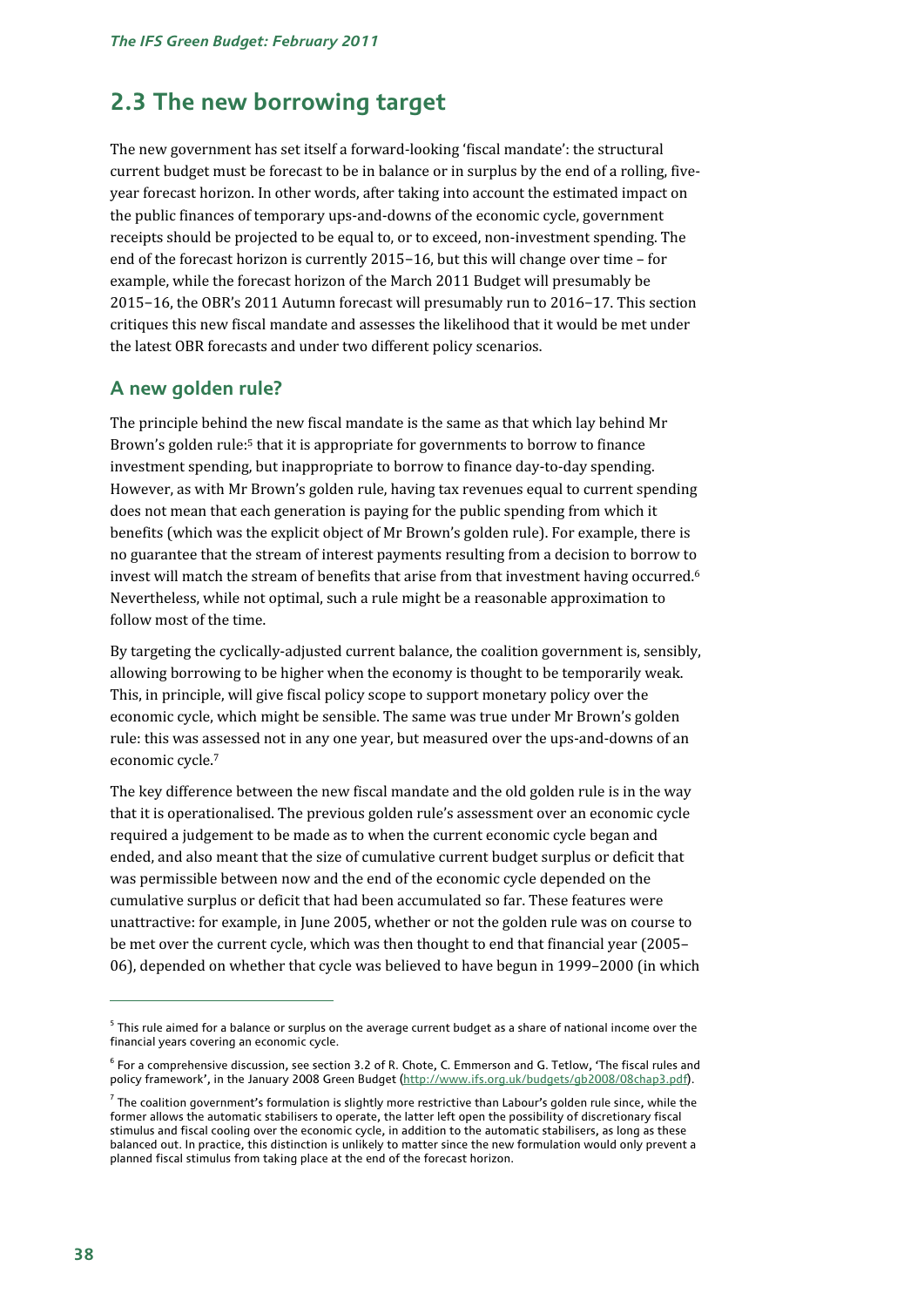case it was on course to be missed) or 1997–98 (in which case it was on course to be met). In July 2005, the then Chancellor Gordon Brown decided to revise his previous judgement that the cycle began in 1999–2000 to the view that it actually began in 1997– 98 (despite the fact that the evidence used to support such a change seemed no stronger then than it had been previously).<sup>8</sup> Whatever the correct answer to when that economic cycle began, it is difficult to argue that this should have affected the appropriate level of borrowing in 2005–06.

In order to avoid the problems associated with having to date the economic cycle, and the unwelcome feature that surpluses at the start of an economic cycle could allow inappropriately high current budget deficits towards the end of an economic cycle, IFS researchers have argued in Green Budgets since 2005 that the golden rule should be made forward-looking;<sup>9</sup> that is, that the government should set a target for the current budget – or the cyclically-adjusted current budget – for, say, five years hence. This is exactly what the new fiscal mandate does, and is a welcome improvement on the fiscal framework that existed before the financial crisis.

But this is not to say that the new formulation of the golden rule is completely unproblematic. Perhaps the main issue arises with the fact that it relates to a forecast for a fiscal aggregate – the cyclically-adjusted current budget at the end of the forecast horizon – rather than to a fact which is a matter of historical record (such as an out-turn for a fiscal aggregate). This is a problem because the moving horizon means that, although the rule does place a constraint on the government's plans for the future, it does not place any constraints on its behaviour in the short run. For example, the government has set out a fiscal tightening that is forecast by the OBR to restore the structural current budget to balance in 2014−15, a year before the end of the current forecast horizon. By the 2013 Budget, the forecast horizon will presumably be 2017−18, and this will mean that the government would no longer be constrained by its fiscal mandate to implement its planned tightening for 2014−15 or 2015−16 so long as it planned to tighten by enough later so that the structural current budget would be forecast to be in balance or surplus by 2017−18. In a similar vein, future fiscal drag10 could always be claimed to contribute towards meeting a fiscal target even if in practice a government each year chose to offset this with discretionary tax cuts, never allowing the planned tightening to materialise.

Under the current formulation of the new borrowing rule, a government that continually promised to tighten in future, but never delivered on those promises, would not technically be judged to be breaking the rule. The government has indicated that, once the public finances are closer to balance – presumably towards the end of the current forecasting horizon – the period over which the rule is judged could be shortened. This would reduce the scope for this problem to materialise, but it would not eliminate it. Furthermore, government plans may quickly lose credibility if they were seen continually to promise but never deliver future pain. Careful independent scrutiny of the

 $^{\rm 8}$  As it turned out, the golden rule would have been met over an economic cycle that ran from 1999–2000 to 2005–06, i.e. Mr Brown's redating of the cycle did not, *ex post*, make the difference between meeting and breaching the rule.

 $^9$  This was first proposed by IFS researchers in section 2.6 of R. Chote and C. Emmerson, 'The fiscal policy framework', in R. Chote, C. Emmerson, D. Miles and Z. Oldfield (eds), *The IFS Green Budget 2005*, IFS Commentary 97 (http://www.ifs.org.uk/budgets/gb2005/05chap2.pdf). The argument has been refined and repeated in more recent Green Budgets.

 $10$  Fiscal drag is the phenomenon whereby, as the economy grows, tax revenues increase as a share of national income. This is because tax thresholds are typically uprated less quickly than growth in the tax base to which they apply.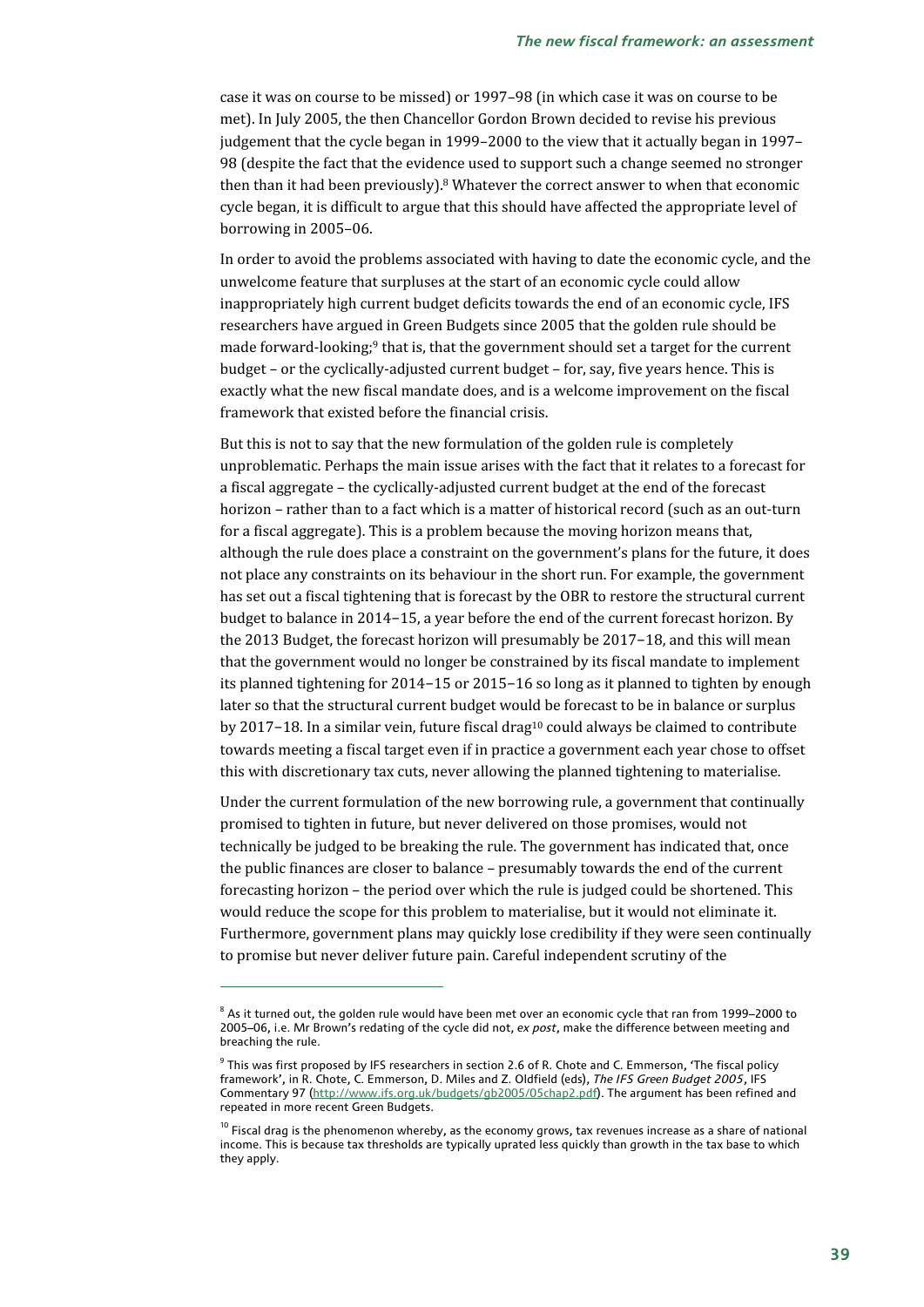government's management of the public finances – aided by the increase in transparency and credibility of the official forecasts associated with the introduction of the OBR (discussed in detail in Section 2.5) – will help police a forward-looking rule (with all its attendant benefits) so that any government did not inappropriately manipulate such a target.

## **Will the UK meet the new golden rule?**

Forecasts for the cyclically-adjusted current budget balance, both with and without policy action since Budget 2008, are shown in Figure 2.2. The fiscal mandate requires this to be zero or positive by the end of the forecast horizon (currently 2015–16). At the time of Budget 2008, the cyclically-adjusted current budget was in deficit, but it was forecast to reach surplus in 2009−10 and then level off at a surplus of 1.0% of national income from 2012−13 onwards. So, then Chancellor Alistair Darling's March 2008 Budget forecast was consistent with the new coalition government's fiscal mandate.





Notes: Budget 2008 projections assume that the cyclically-adjusted current budget surplus of 1.0% of national income forecast in 2012–13 would have persisted. All other forecasts are based on the OBR's November 2010 *Economic and Fiscal Outlook* projection. 'No policy action' ignores the direct impact of all fiscal policy measures that have been implemented since Budget 2008. 'Inherited policy' takes policy as of the March 2010 Budget.

Sources: As Figure 2.1.

However, as a result of the financial crisis and the associated recession, the structural current budget turned out to be in far greater deficit than was forecast at the time of Budget 2008. Without policy action, the structural current budget would have reached 5% of national income in 2010−11 and would have continued at nearly that level every year in the future. The Labour government reacted to the crisis by introducing a fiscal stimulus package, increasing government spending and reducing government tax revenues in the short term, causing the cyclically-adjusted current budget to reach a deficit of more than 5% a year earlier, in 2009−10.

The new government's planned six-year fiscal consolidation between 2010−11 and 2015−16 will, under current forecasts, be sufficient to bring the cyclically-adjusted current budget into surplus in 2014−15. The structural current budget surplus is forecast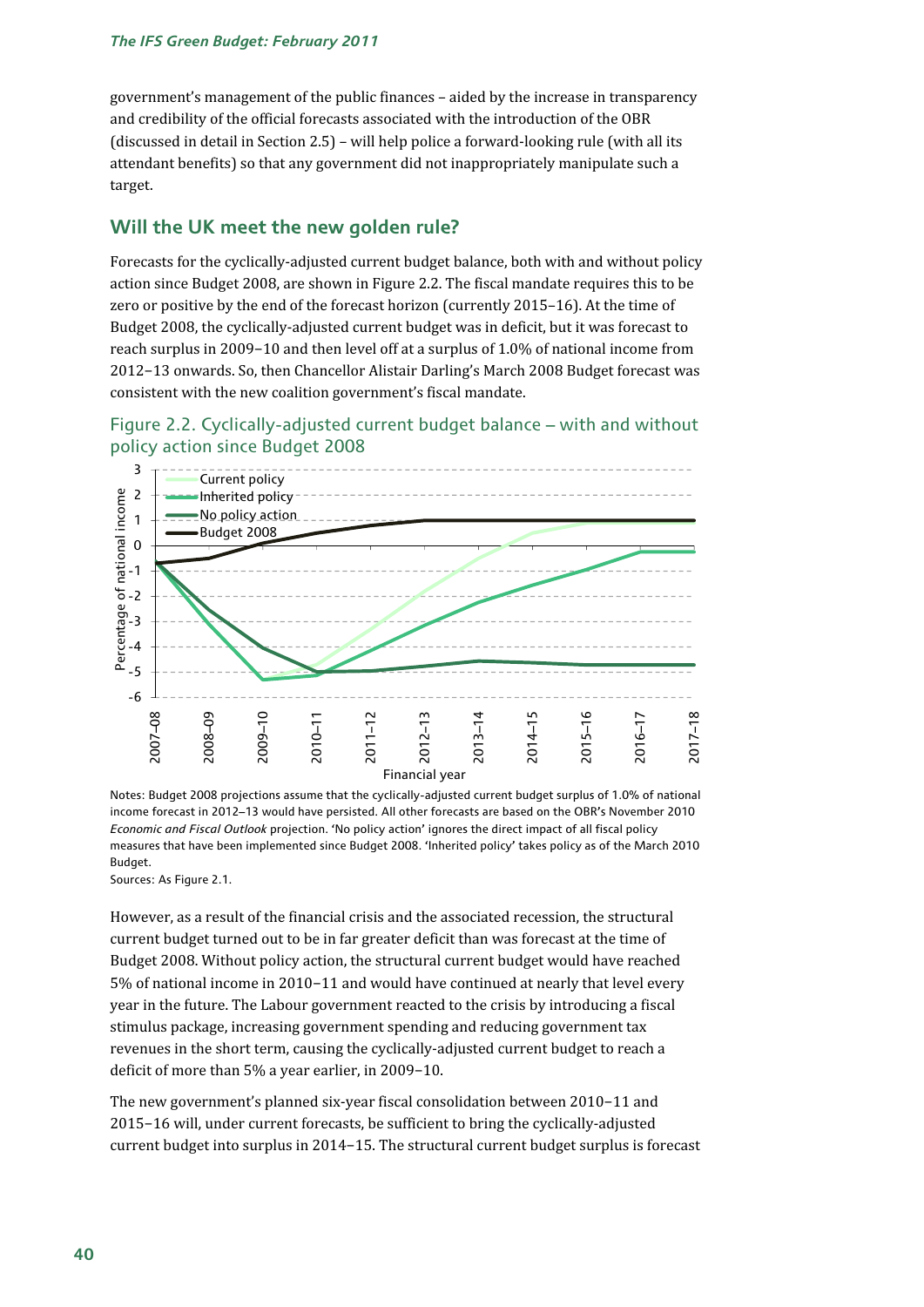to be 0.5% of national income in 2014−15 and 0.9% in 2015−16 – thereby meeting the government's new borrowing target a year earlier than is currently required by the rule.

Clearly, without any policy action, the government's new borrowing rule would not have been met: the structural current budget would still have been in deficit by 4.7% of national income in 2015−16 in the absence of any fiscal consolidation. However, before the general election of 2010, the Labour government had also planned a fiscal tightening, between 2011−12 and 2016−17. The effect of this alternative fiscal consolidation, given current forecasts for the economy and the public finances, is also shown in Figure 2.2. The cyclically-adjusted current budget deficit would have been significantly reduced over this period, but Labour's planned tightening at the time of the March 2010 Budget would not have been sufficient to bring it back into balance by 2015−16.

At the time of the March 2010 Budget, the Labour government had thought its consolidation plan was sufficient to return the cyclically-adjusted current budget to surplus by 2016−17 (i.e. one year later than required by the coalition government's new fiscal mandate). However, more recent forecasts from the new OBR, published since the general election, have suggested that the size of the problem revealed by the financial crisis – that is, the permanent increase in structural borrowing that would have occurred in the absence of any policy action – is slightly greater than was thought in March 2010. As a result, under current forecasts, the Labour government's fiscal consolidation would not have been quite sufficient to return the cyclically-adjusted current budget to surplus in 2016–17.

As discussed in more detail in Section 2.5, the government has required the OBR to publish – twice a year – a judgement on whether current policy is consistent with the cyclically-adjusted current budget being in surplus at the end of the forecast horizon. In its November 2010 *Economic and Fiscal Outlook*, the OBR illustrated uncertainty over the cyclically-adjusted current budget using confidence intervals around its central projection. These were calculated on the basis of past forecasting errors made by the Treasury in Pre-Budget Reports (since these, like the latest OBR forecast, were made in the autumn). That is to say, they show the likelihood of future borrowing being in different ranges under the assumption that the OBR's forecasts are as likely to be optimistic as they are pessimistic and that the OBR can be expected to be no better and no worse at forecasting borrowing than the Treasury has been in the past. Therefore, these confidence intervals do not allow for the possibility that forecasts are becoming more accurate over time (for example, due to more advanced human understanding, better data and more powerful processing capability of computers) nor for the possibility that forecasting in the aftermath of a financial crisis and deep recession is harder than forecasting in less turbulent times.11

The black line in Figure 2.3 shows the OBR 'central' forecast for the cyclically-adjusted current budget under current policies (the same as the 'current policy' line in Figure 2.2).

 $11$  The OBR's methodology for computing these forecasts is the same as that recommended by C. Emmerson, C. Frayne and S. Love, 'Updating the UK's Code for Fiscal Stability', IFS Working Paper 04/29, 2004 (http://www.ifs.org.uk/publications/3163). As these authors point out, another problem arising when comparing forecasts with eventual out-turns for borrowing, without taking account of the impact of new policy changes made between the date of a forecast and the eventual out-turn for borrowing, is that it is likely to understate the size of previous forecasting errors. This is because Chancellors are likely to implement a fiscal tightening (loosening) when borrowing looks like it is going to overshoot (undershoot) their previous forecast, thereby bringing the eventual out-turn closer to the original forecast. The OBR should consider adjusting the previous forecasts for the impact of subsequent measures both to describe the size of errors made previously and for computing the confidence intervals on its projections.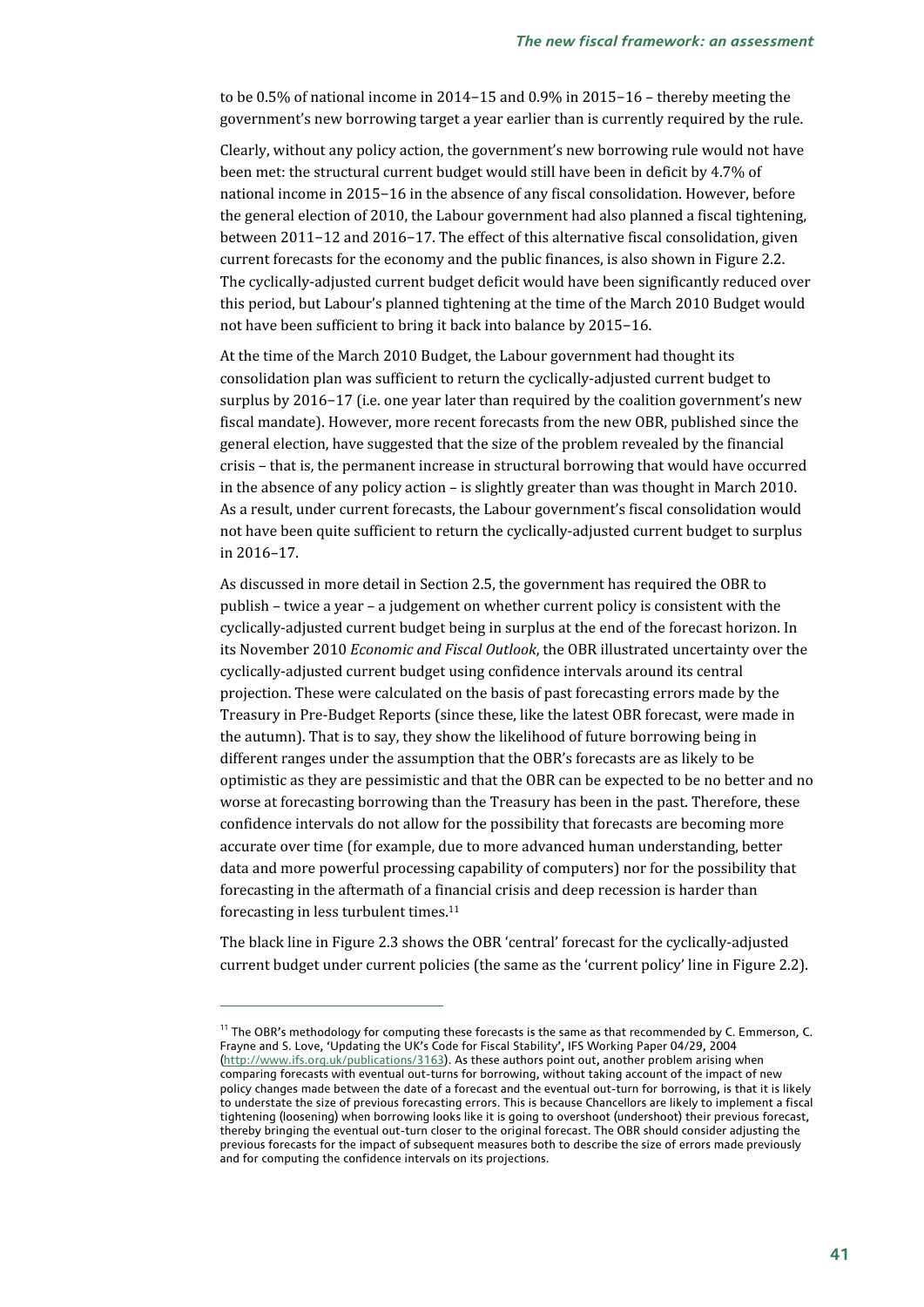Figure 2.3 shows there is a 20% probability that the outcome will lie within the darkest green bands either side of the central forecast, a 40% chance it will lie within the next darkest bands, and so on. There is a 69% chance (based on past forecasting performance) that the cyclically-adjusted structural current budget will be in balance or surplus in 2015−16.12





In Figure 2.4, we compare the government's chance of achieving a cyclically-adjusted current budget balance or surplus under current policies with the forecast chance under the other policy scenarios shown in Figure 2.2, assuming the same degree of uncertainty existed around these other central forecasts as the OBR has assumed exists around its forecasts. Under the March 2008 Budget forecasts – that is, the last forecast before the financial crisis and the associated recession struck – there was a 71% chance that there would be a cyclically-adjusted surplus in 2012–13 (which was then the last year of the forecast horizon). Had no post-crisis fiscal tightening been planned, there would have been a negligible chance of a surplus on the cyclically-adjusted current budget by 2015– 16. Had the new government instead chosen not to alter the fiscal consolidation plan that had been announced by Labour in the March 2010 Budget, this would have risen to a 31% chance by 2015–16 (and would probably be closer to, but still below, 50% if the forecast horizon had been extended one more year to 2016–17).

The coalition government's policies therefore give it some headroom against the chances of the current budget being in deficit in 2015–16, which would not have been the case had it retained the fiscal tightening planned by the previous Labour government. However, past forecasting errors suggest that there is still a three-in-ten chance that there will still be a cyclically-adjusted current budget deficit by the time we get to 2015– 16.

Source: Chart 5.1 (page 135) of Office for Budget Responsibility, *Economic and Fiscal Outlook,* November 2010 (http://budgetresponsibility.independent.gov.uk/econ-fiscal-outlook.html).

 $12$  It is the fact that the government is aiming to overachieve its fiscal mandate by 0.9% of national income (that is, the latest OBR forecasts suggest a cyclically-adjusted current budget surplus of 0.9% of national income in 2015–16, rather than a cyclically-adjusted current budget balance) that means that it has an estimated 69% chance of a cyclically-adjusted surplus. As the OBR assumes its forecasts are as likely to prove optimistic as pessimistic, if the government had aimed to meet its fiscal mandate with no headroom then the OBR would have assessed it to have a 50% chance of a cyclically-adjusted balance or surplus in 2015–16.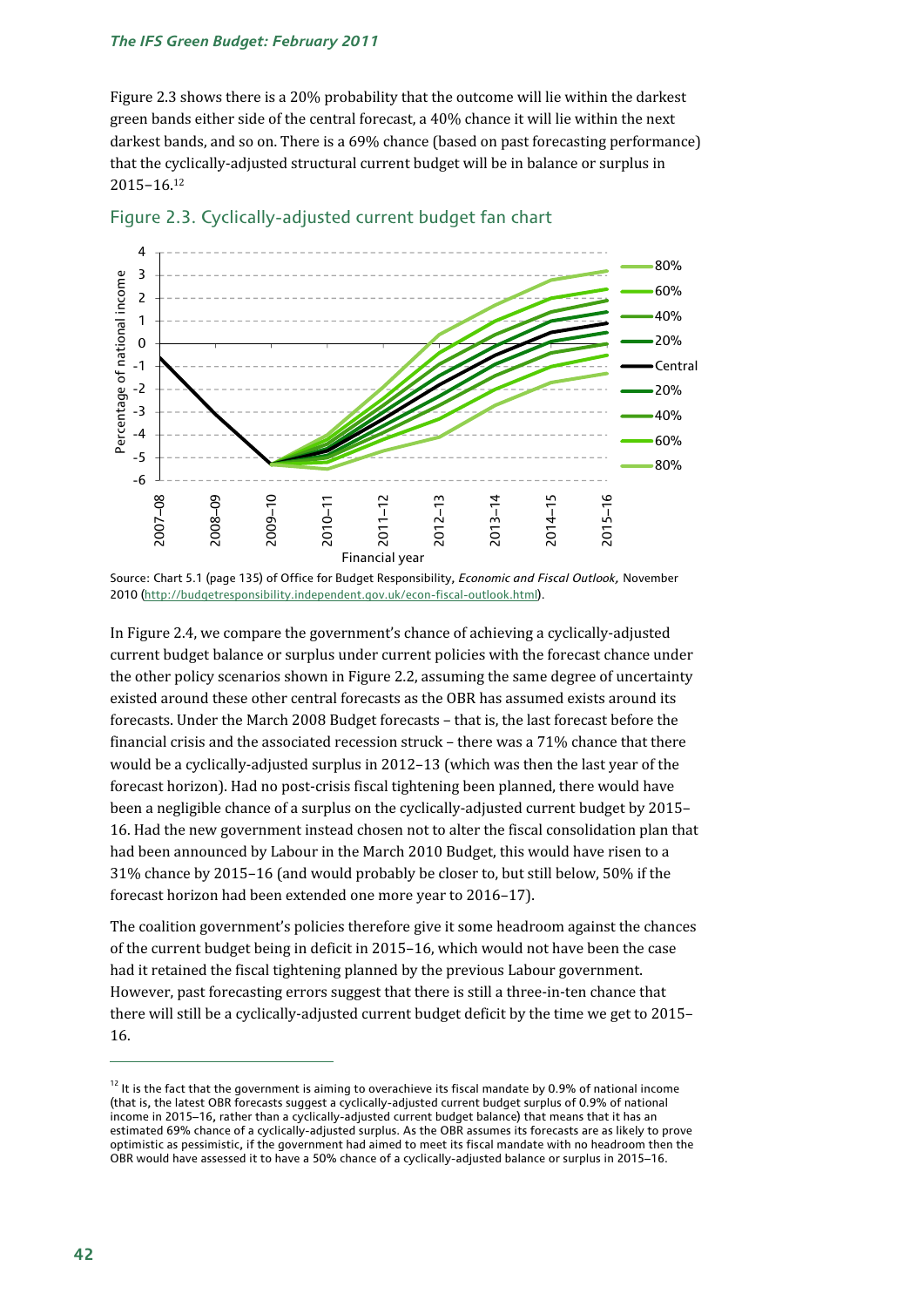



Sources: As Figure 2.1; authors' calculations using table B.1 (page 151) of Office for Budget Responsibility, *Economic and Fiscal Outlook,* November 2010 (http://budgetresponsibility.independent.gov.uk/econ-fiscaloutlook.html).

## **Specific risks to public borrowing**

There are many sources of uncertainty that could cause the public finances to differ from their forecast path. These include the following:

- The financial crisis and associated recession may have had a larger impact on the sustainable level of output in the UK than official forecasts currently assume.
- The public finances might not evolve as the OBR currently forecasts even if the economy were to grow as it expects.

The financial crisis and associated recession may have had a larger impact on the sustainable level of output in the UK than the official forecasts from the OBR currently assume, as discussed in Chapter 1. This would result in the output gap being smaller and, other things remaining equal, a greater proportion of total borrowing, and of the current budget deficit, being estimated to be structural as opposed to cyclical. If a larger proportion of the forecast current budget deficit turned out to be structural, the government would have a smaller margin of error against its fiscal mandate under current policies than the OBR currently estimates. The Treasury's methodology for assessing the impact of an output gap on borrowing implies that a 1% permanent loss in output would structurally weaken the public finances by 0.7% of national income.13 This estimate, which has since been used by the OBR, implies that an additional 1.3% loss of potential output would eliminate the 0.9% of national income cyclically-adjusted current budget surplus that is forecast by the OBR for 2015–16.14

<sup>&</sup>lt;sup>13</sup> See HM Treasury, *Public Finances and the Cycle*, Treasury Economic Working Paper 5, November 2008 (http://webarchive.nationalarchives.gov.uk/+/http://www.hmtreasury.gov.uk/d/pbr08\_publicfinances\_444.pdf).

 $14$  Calculated as 0.9 / 0.7 = 1.3.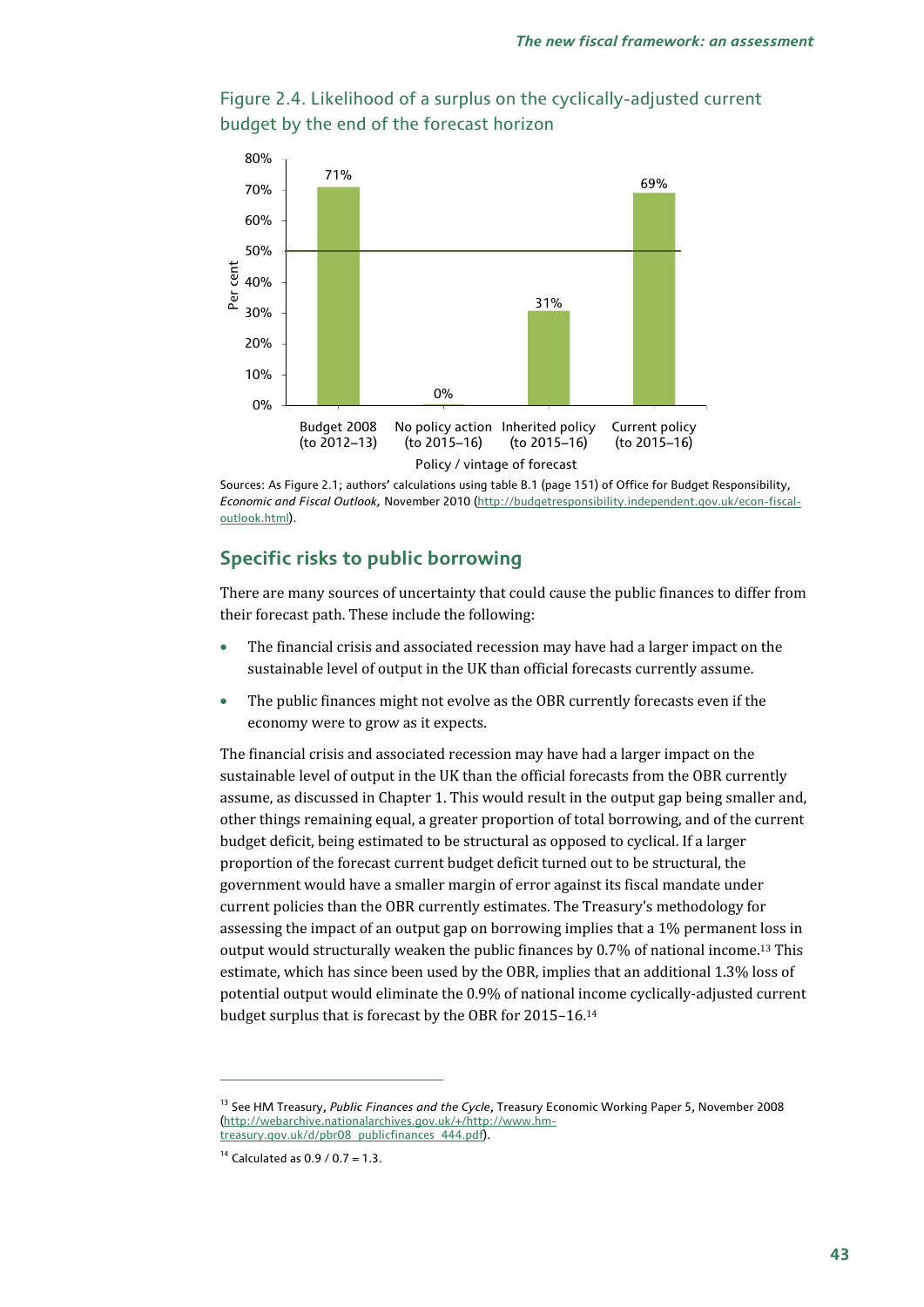Another source of uncertainty is that the public finances might not evolve as the OBR has forecast even if the economy were to. In 1998, the Treasury published estimates of the average absolute errors in forecasting public sector net borrowing that it had made over the period from 1985–86 and also calculated how large the errors would have been had the Treasury correctly forecast the macroeconomy.15 This found an average error in public sector net borrowing one year hence of 1.2% of national income, of which 1.0% of national income was not explained by errors in forecasting the macroeconomy. Errors in the macroeconomic forecast were relatively more important for longer-run projections, but they still explained only a minority of the total fiscal forecast error. For example, among the forecasts made for four years hence, the average absolute error in forecasting public sector net borrowing was 4.1% of national income, with 2.4% of national income not explained by errors in forecasting the macroeconomy.

One way to consider the uncertainty over how a given level of growth in the economy in the next few years will impact on the public finances is to make different assumptions over how the size of the output gap affects the public finances. To date, the OBR has continued to use the same estimates as produced by the Treasury.16 The assumed relationship is that to adjust headline borrowing for the economic cycle, you need to add 0.2 times the previous year's output gap and 0.5 times the current year's output gap. On this basis, the headline level of borrowing of 10.0% of national income forecast for 2010– 11, in combination with a negative output gap of 4.2% of trend output in 2009–10 falling to 3.2% in 2010–11, leads to an estimate of cyclically-adjusted public sector net borrowing of 7.6% of national income (i.e. 2.4% of national income of borrowing is estimated to be explained by temporary weakness in the economy).<sup>17</sup> As investment spending (net of depreciation and asset sales) is forecast to total 2.9% of national income, this leaves a cyclically-adjusted (or structural) deficit on the current budget of 4.7% of national income.

But the 0.5 and 0.2 parameters are estimates, rather than being known with certainty. Thus, even if we were certain about the headline level of borrowing this year, and the level of output gap last year and this year, there is uncertainty about what fraction of total borrowing is structural rather than cyclical. Based on the analysis carried out by the Treasury – that is, assuming we were confident that the Treasury's methodology was completely correct – our calculations suggest that there is a 95% chance that the cyclically-adjusted deficit on the current budget actually lies somewhere between 4.3% of national income and 5.4% of national income. This is shown in Figure 2.5 (with the notes to Figure 2.5 setting out our methodology). Uncertainty over the headline level of borrowing this year, the size of the output gap (as quantified above), and whether the Treasury's methodology is indeed the correct one would increase this range further. But even as it is, the 0.7% of national income difference between the 4.7% of national income OBR forecast for cyclically-adjusted current budget deficit in 2010–11 and the higher estimate of 5.4% – which assumes that the public finances are less affected by the

<sup>15</sup> See table B13 (page 122) of HM Treasury, *Pre-Budget Report*, November 1998 (http://webarchive.nationalarchives.gov.uk/+/http://www.hm-treasury.gov.uk/prebud\_pbr98\_repindex.htm).

 $16$  The Treasury's estimates are based on an assessment of how borrowing has varied over the ups-and-downs of previous economic cycles. See HM Treasury, *Public Finances and the Cycle*, Treasury Economic Working Paper 5, November 2008 (http://webarchive.nationalarchives.gov.uk/+/http://www.hmtreasury.gov.uk/d/pbr08\_publicfinances\_444.pdf).

<sup>&</sup>lt;sup>17</sup> Calculated as  $10.0 + 0.5 \times (-3.2) + 0.2 \times (-4.2) = 7.6$ .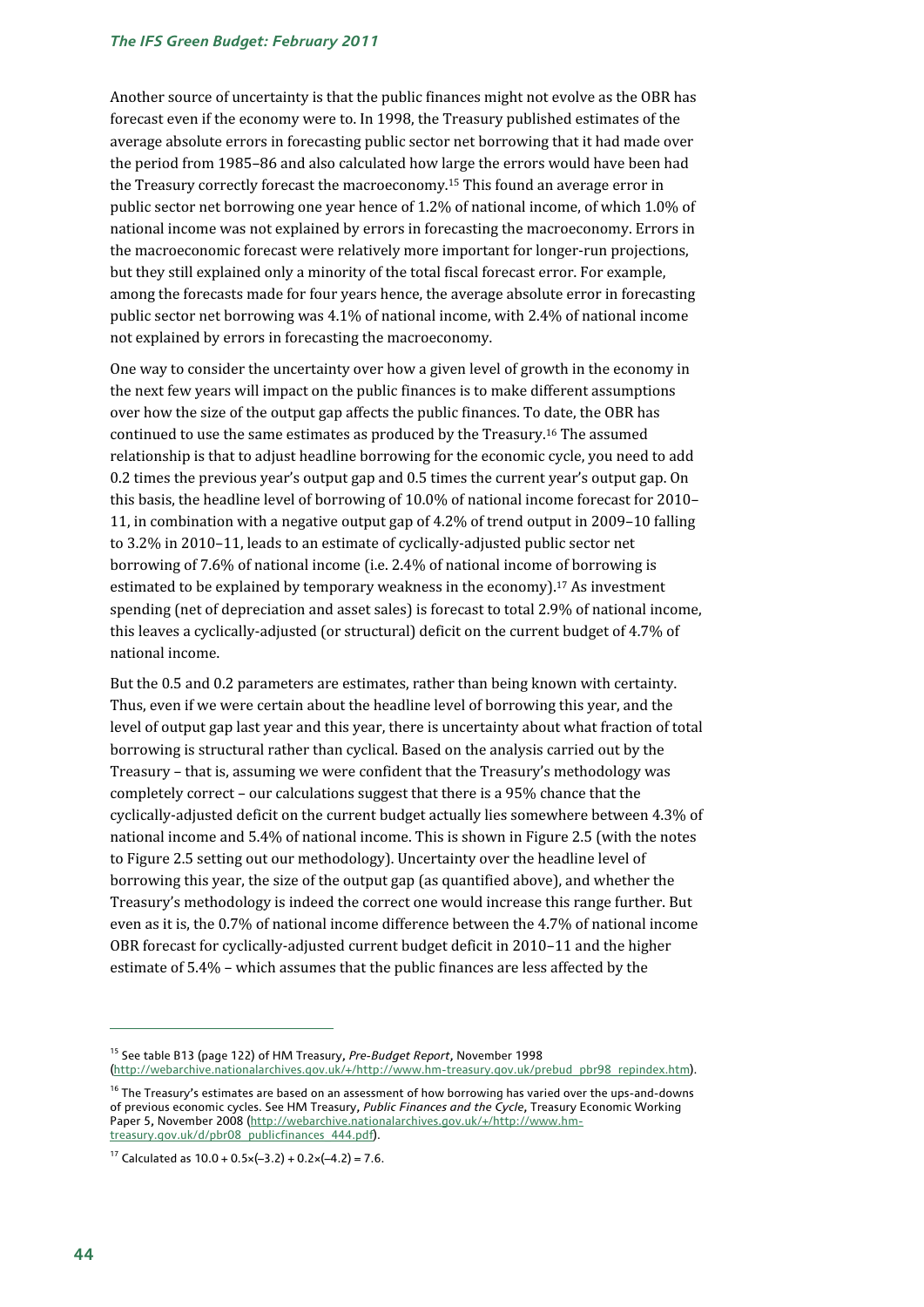



Notes: The Treasury's method suggests that cyclically-adjusted borrowing is equal to headline borrowing plus 0.5 times the contemporaneous output gap and 0.2 times the lagged output gap. We assume the Treasury is correct in assuming a 'denominator' effect of economic growth on total public spending of 0.4 times the contemporaneous output gap. For the remaining 'numerator' effects, we take the 95% confidence interval of the weighted sum of the estimated regression coefficients for how cyclical social security, debt interest spending and government receipts vary with the economic cycle (under the assumption that these estimates are independent). This gives a 'less responsive' estimate that cyclically-adjusted borrowing is equal to headline borrowing plus 0.43 times the contemporaneous output gap and 0.09 times the lagged output gap, and a 'more responsive' estimate of 0.55 and 0.27 respectively.

Source: Authors' calculations using results set out in HM Treasury, *Public Finances and the Cycle*, Treasury Economic Working Paper 5, November 2008 (http://webarchive.nationalarchives.gov.uk/+/http://www.hmtreasury.gov.uk/prebud\_pbr08\_publicfinances.htm) (in particular tables 2.B, 2.C and 2.D) and the forecasts for borrowing, net investment and the output gap from Office for Budget Responsibility, *Economic and Fiscal Outlook,* November 2010 (http://budgetresponsibility.independent.gov.uk/econ-fiscal-outlook.html).

economic cycle – would be sufficient to eliminate most of the 0.9% of national income room for manoeuvre that the Chancellor has built in against his fiscal mandate.

## **Summary**

The Chancellor has set a new fiscal mandate: the structural current budget must be forecast to be in balance or in surplus by the end of a rolling, five-year forecast horizon. The OBR forecasts that the government's policy will more likely than not lead to a cyclically-adjusted current budget surplus in 2015–16 and therefore assesses that current policy complies with the Chancellor's fiscal mandate. In contrast, the policies that the government inherited from its predecessor would have been inconsistent with the new mandate. But there are considerable risks to, and therefore uncertainty around, any fiscal forecast. The OBR estimates that, on the basis of past forecasting performance, there is still roughly a three-in-ten chance of current policies not being sufficient to bring about a cyclically-adjusted current budget surplus in 2015–16.

## **2.4 The new debt profile target**

The government's 'fiscal mandate' sits alongside a 'supplementary target': that public sector debt should be falling as a share of national income at the fixed date of 2015−16.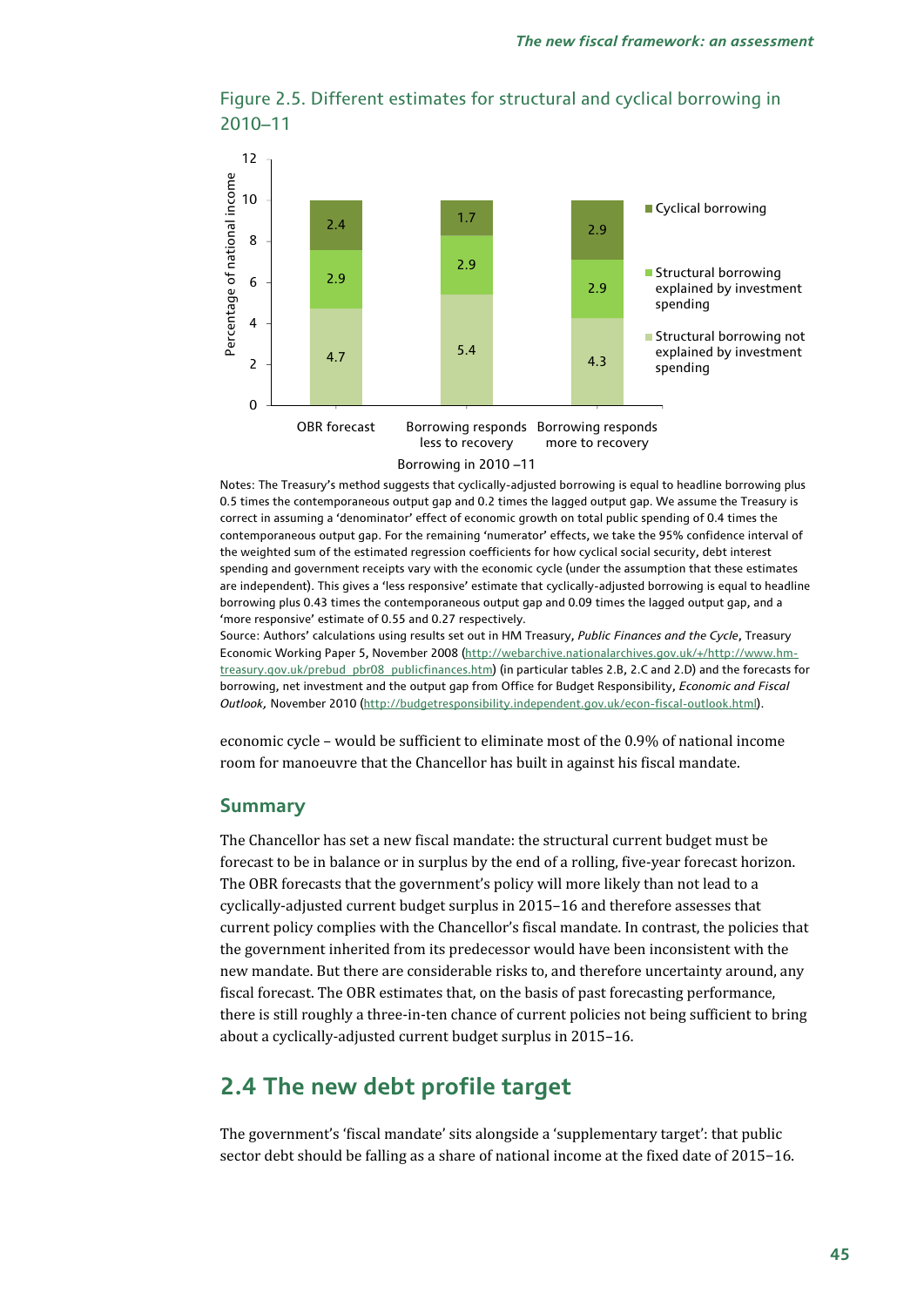This section assesses whether this target will be met according to the latest OBR forecasts and under alternative scenarios. As this target is only a goal through to 2015–16, this section ends by discussing how one should choose a longer-term target consistent with fiscal sustainability.

## **Meeting the new debt profile target?**

The path of debt implied by the forecasts published at the time of Budget 2008 (before the financial crisis) is shown in Figure 2.6, along with the likely path of debt under three other scenarios: current policy, assuming no policy had been introduced since Budget 2008, and assuming that the new government chose to follow the previous Labour government's policies as set out in the March 2010 Budget. For the years beyond the standard five-year forecast horizon, the figure assumes that the primary balance – that is, borrowing less debt interest spending – is held constant as a share of national income (a standard assumption to make in these types of analyses).<sup>18</sup>





Notes: Forecasts for debt levels assume that non-debt interest spending and revenues remain constant as a share of national income from 2017–18 onwards, while inflation is assumed to run at 2.7% a year and real growth in national income at 2.2% a year. Average nominal interest rates are assumed to rise from 4.1% (the level forecast in the November 2010 *Economic and Fiscal Outlook* for the end of the OBR's forecast horizon, 2015–16) to 4.4% between 2017–18 and 2027–28. From 2027–28 onwards, nominal interest rates are assumed to remain at 4.4%. 'No policy action' ignores the direct impact of all fiscal policy measures that have been implemented since Budget 2008. 'Inherited policy' takes policy as of the March 2010 Budget. Sources: Historical data are from HM Treasury, *Public Sector Finances Databank*, 11 January 2011 (http://www.hm-treasury.gov.uk/d/public\_finances\_databank.xls). Forecasts are authors' calculations using all Budgets and Pre-Budget Reports since March 2008 (up to the March 2010 Budget are available at http://webarchive.nationalarchives.gov.uk/20100407010852/http://www.hm-treasury.gov.uk/home.htm; June 2010 Budget is available at http://www.hm-treasury.gov.uk/) and the Office for Budget Responsibility's November 2010 *Economic and Fiscal Outlook* (http://budgetresponsibility.independent.gov.uk/econ-fiscaloutlook.html).

 $18$  In cases where the economy was not forecast to be operating at trend at the end of the forecast horizon, we actually allow for some improvement in the primary balance beyond the end of the forecast horizon while the economy returns to trend. The primary balance is held constant thereafter.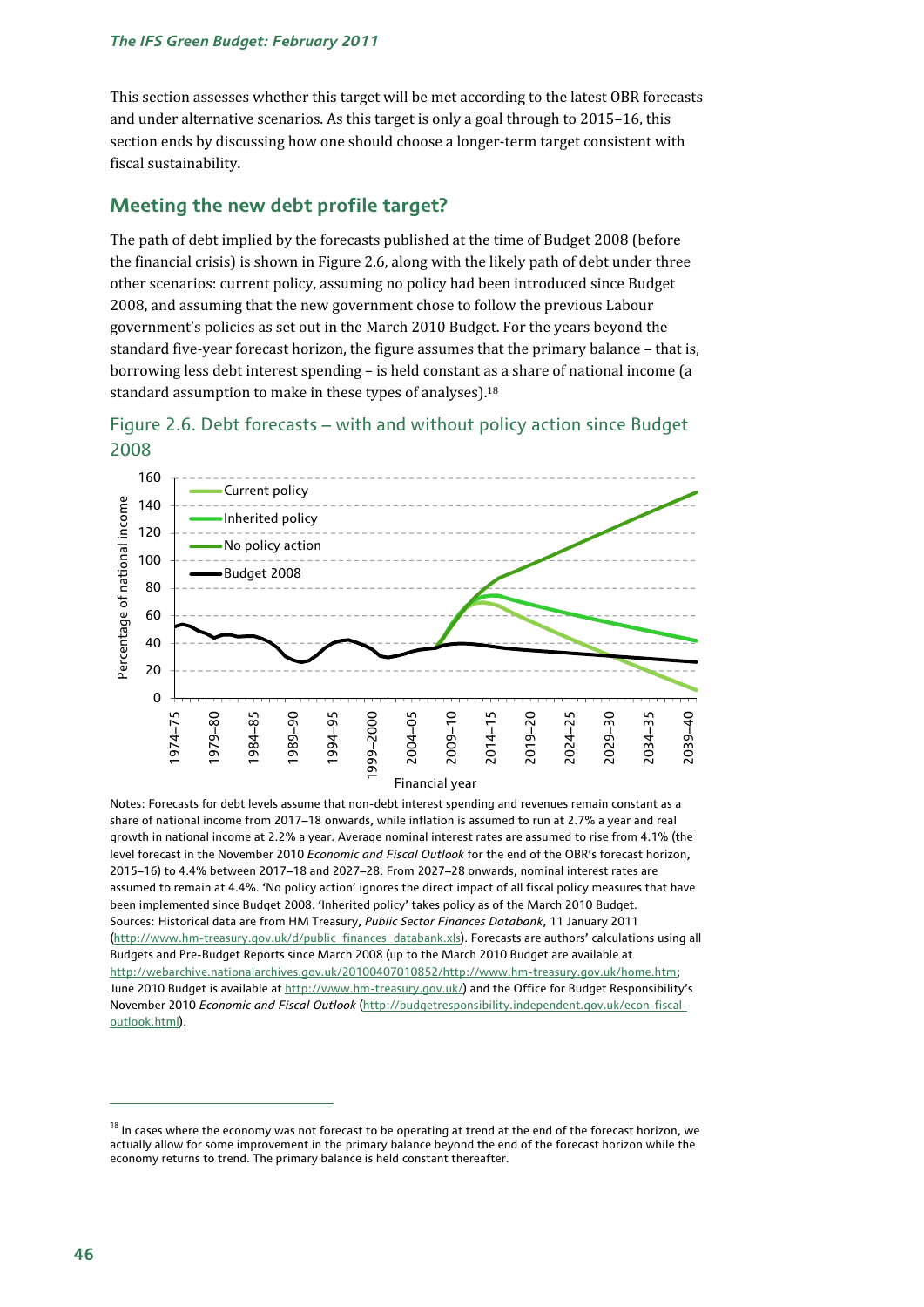Mr Darling's March 2008 Budget forecast was for public sector net debt to remain just below the 40% of national income ceiling set by the sustainable investment rule that had been announced by his predecessor, Mr Brown.

In the absence of any policy to deal with the permanent increase in borrowing that was brought about by the financial crisis, debt would have risen sharply as a share of national income, reaching over 87% of national income in 2015−16 and continuing to rise thereafter. Such a scenario would clearly not be consistent with the coalition government's target for falling debt in 2015–16. More fundamentally, such a scenario would, in all likelihood, have led to the UK government being forced into a combination of tax rises and spending cuts, as international investors became unwilling to lend the UK government funds at anything other than prohibitively expensive rates of interest (see Chapter 3 for a discussion of the factors, including high and increasing debt, that are associated with such an event occurring).

The Labour government's plans from Budget 2010 were not quite sufficient to offset completely the increase in the structural current deficit resulting from the crisis implied by the latest OBR forecasts (as was shown in Figure 2.2), but they would have been (just) sufficient to bring about a decline in the national debt each year from 2015−16 onwards. Therefore, if delivered, the fiscal consolidation set out in the March 2010 Budget would be forecast now to leave public sector net debt on a sustainable path and would have meant the government would now be on course to meet the supplementary target for falling debt in 2015–16, although the decline in 2015−16 would have been just 0.1% of national income.

The current government's plan is for a greater and faster fiscal tightening than the Labour government had planned, and therefore debt is currently forecast to be declining from 2014−15, a year earlier than what we estimate would have occurred under the inherited fiscal consolidation package, and a year earlier than the government's supplementary target requires. The decline in 2015−16 is also forecast to be a much more convincing one, of about 1.6% of national income. Despite this faster decline, public sector net debt is not forecast to fall back below the pre-crisis ceiling of 40% of national income until the mid-2020s. This is, however, at least 15 years sooner than we estimate would have been the case under the fiscal consolidation package that the government inherited from its Labour predecessor.

Given that the government is meeting its fiscal mandate for the forecast structural current budget to be in balance or better, it is unsurprising that it is also on course to meet its supplementary target for falling debt in 2015–16. This is because forecasting a structural current budget balance (or surplus) in 2015–16 will be sufficient to imply a forecast of falling debt as a share of national income in that year for any plausible investment plan. For example, if the OBR's *Economic and Fiscal Outlook* forecasts prove correct to 2014−15, and if the structural current budget was in balance in 2015−16 (rather than in surplus by 0.9% of national income as the OBR currently forecasts), then investment spending would still need to exceed the planned 1.3% of national income by 1.8% of national income for public sector net debt not to fall.19

$$
d_t\left(\frac{r-g}{1+g}\right) < p_{s_{t+1}}
$$

<sup>&</sup>lt;sup>19</sup> The debt falling condition requires:

where  $d_t$  is the debt to GDP ratio in period *t*, *r* is the nominal interest rate, *g* is the nominal growth rate of GDP and *pst*+1 is the primary surplus (as a share of national income) in period *t*+1. *(footnote continues)*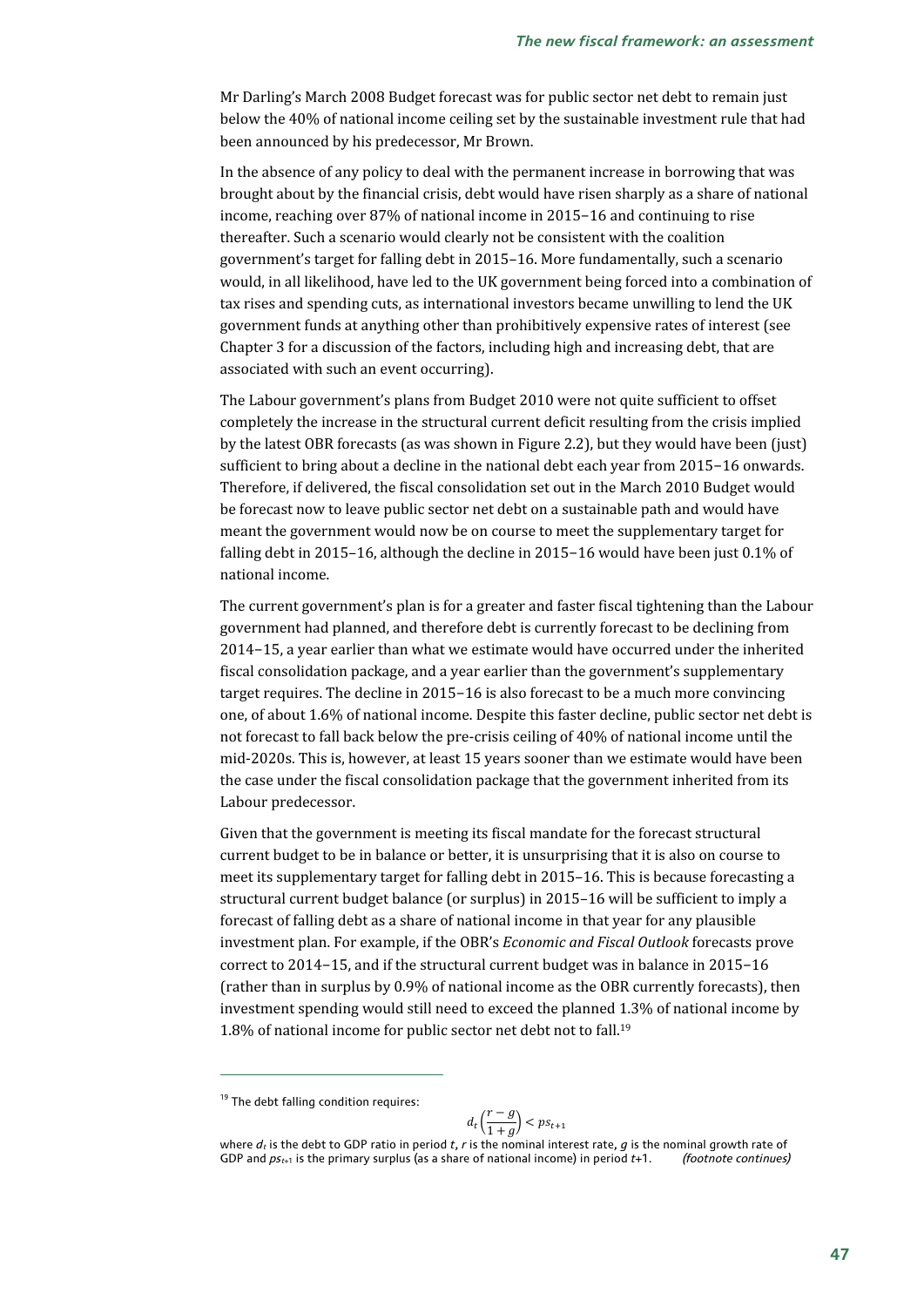The greater risks are likely to come from the OBR's fiscal forecasts turning out not to be accurate, although the risk to the supplementary target being threatened given a cyclically-adjusted budget balance is low. If all other forecasts proved to be correct up to 2014−15, then the nominal growth rate of the economy in 2015−16 would have to be around 2.4 percentage points lower (3.1% instead of the currently forecast 5.5%) for the supplementary target not to be met, or, alternatively, the average nominal interest rate on the national debt would need to be about 2.5 percentage points higher.

## **Options for a longer-term debt target**

The supplementary target for the profile of debt applies to one year only. If debt were to fall as a share of national income in 2015−16, but increase in every year up to then and in every year after then, the supplementary target would still be satisfied. Therefore, it is not a sufficient rule – even when combined with the government's fiscal mandate, discussed in the previous section – to ensure fiscal sustainability. After 2015−16 has passed, the supplementary target will no longer be relevant.

Sensibly, the government intends to replace the current supplementary target for the profile of debt in the long term when debt has been brought back down to more 'normal' levels. The current intention is to introduce a new target for debt as a share of national income that is based on an assessment by the OBR of the long-term sustainability of the public finances (the requirement for the OBR to carry out this assessment is discussed in Section 2.5).

This subsection sets out two key issues that need to be considered when setting such a target. First, the government needs to consider the possible impact on public sector net debt of an ageing population. Second, the government needs to consider the case for targeting a broader measure of public sector indebtedness than public sector net debt and, potentially, the case for targeting the cost of servicing that indebtedness rather than the headline level of debt itself.

### *An ageing population and the public finances*

The government's fiscal consolidation is forecast to be sufficient to deal with the shortterm pressures arising from the financial crisis and bring debt as a share of national income onto a declining, sustainable path. But the government should – and the OBR will (as discussed in Section 2.5) – also consider longer-term pressures on the public finances. One such pressure is changing demographics: the increasing numbers at older ages, and the fact that they will comprise a larger share of the population, will tend to increase public spending, particularly on health, long-term care and state pensions. If the government does not offset these increases in spending by raising tax revenues or by cutting other areas of public spending, then this will cause higher government borrowing.

An estimate of the impact of these ageing pressures (assuming they are not offset) on debt is shown in Figure 2.7.20 From the 2020s, the increase in age-related expenditure

Under the OBR forecasts: nominal growth in 2015−16 is 5.5%, debt in 2014−15 is 68.8% of national income, and the average nominal interest rate on government borrowing is 4.1%. This implies that the minimum allowable primary balance in 2015−16 for debt to be falling is a deficit of 0.9%, compared with the forecast surplus of 1.8%. For debt to be falling therefore requires the primary balance to be 2.7% of national income worse than forecast. 0.9% of national income of this could come from the structural current budget being in balance rather than the forecast 0.9% of national income surplus, but the rest would have to come from greater-than-forecast investment spending.

<sup>&</sup>lt;sup>20</sup> This uses the estimates of the increase in borrowing arising from an ageing population described by the OBR in table 5.6 (page 145) of its *Economic and Fiscal Outlook*, November 2010 *(footnote continues)*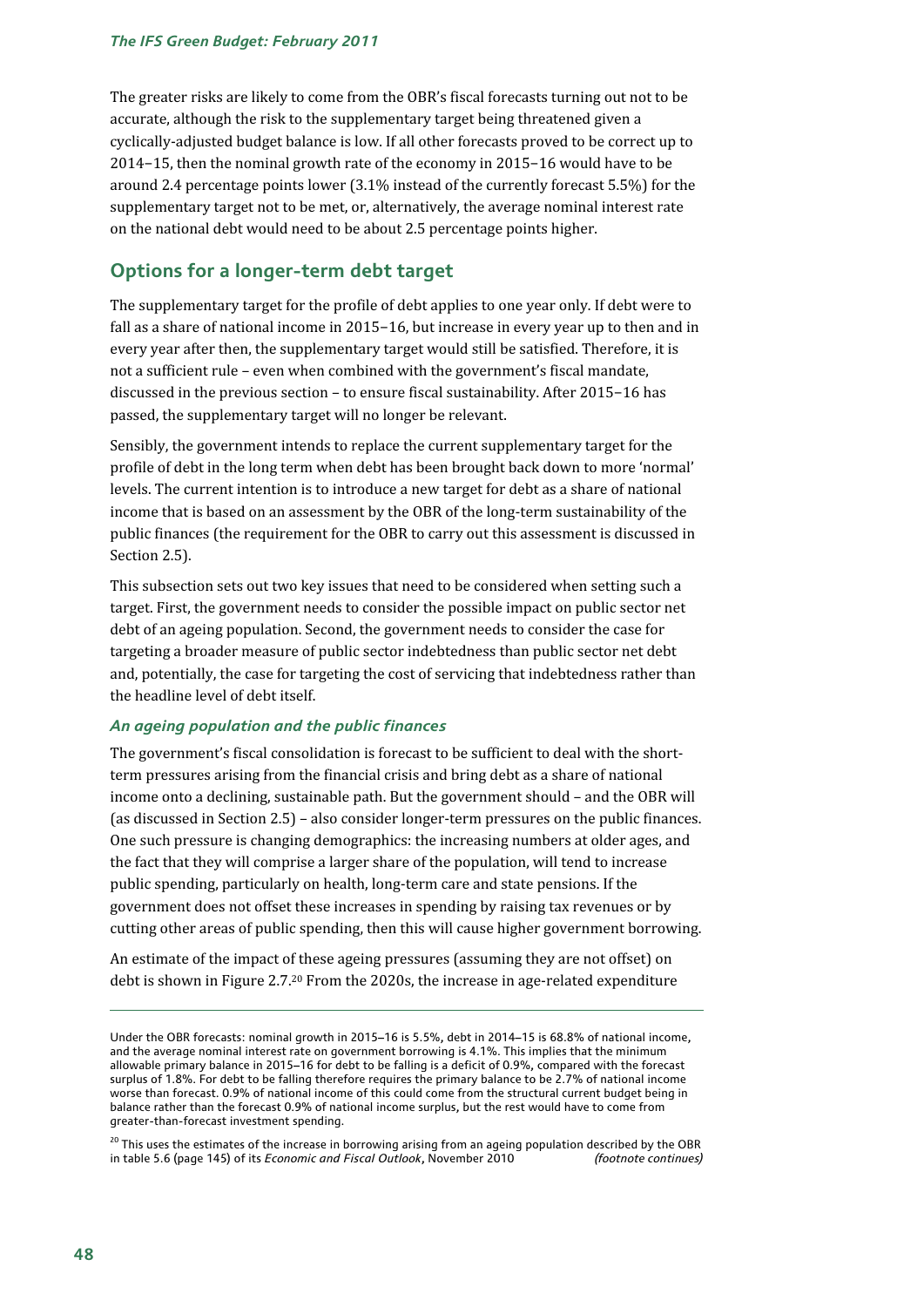would be sufficient to start a noticeable slowdown in the reduction of debt as a share of national income, and from the start of the 2030s debt is likely to start increasing again.

This suggests that, without further spending cuts or tax rises over and above those already announced, the ageing population will lead to increased spending and hence borrowing and this will be sufficient to prevent public sector net debt from falling back to below pre-crisis levels. Therefore, the government will need to consider the extent to which it is prepared to tolerate a future path for debt that is above that which existed before the financial crisis, and how this compares with its willingness to announce further tax rises and spending cuts in order to limit this situation.





Notes: As for Figure 2.6. The forecast including the impact of demographic pressures assumes that the primary balance changes from year to year, beyond 2016–17.

Sources: As for Figure 2.6. Impact of long-term demographic pressures on the primary balance taken from table 5.6 of Office for Budget Responsibility, *Economic and Fiscal Outlook*, November 2010 (http://budgetresponsibility.independent.gov.uk/d/econ\_fiscal\_outlook\_291110.pdf).

#### *A 'sustainable commitments rule'?*

1

The key rationale for a debt ceiling is to limit the impact on future taxpayers of tax and spending decisions made today. This could be justified both on the grounds of ensuring financial sustainability and on the grounds of fairness. Specifically, it might be deemed inappropriate to pre-commit too great a share of national income to, for example, service debt that has been accumulated in the past even if that debt is used to finance investment projects from which future generations will benefit.

But if it is the burden on taxpayers that is of concern, then we should perhaps focus on the cost of servicing the debt they will have to pay, rather than on the outstanding stock of debt itself. The key difference is that the first depends upon the rate of interest: if the long-term rate of interest at which the government can borrow falls (rises), it would seem reasonable to carry out more (fewer) investment projects from which current and future

<sup>(</sup>http://budgetresponsibility.independent.gov.uk/d/econ\_fiscal\_outlook\_291110.pdf) and is similar to the analysis the OBR presented in its chart 5.6 (page 146).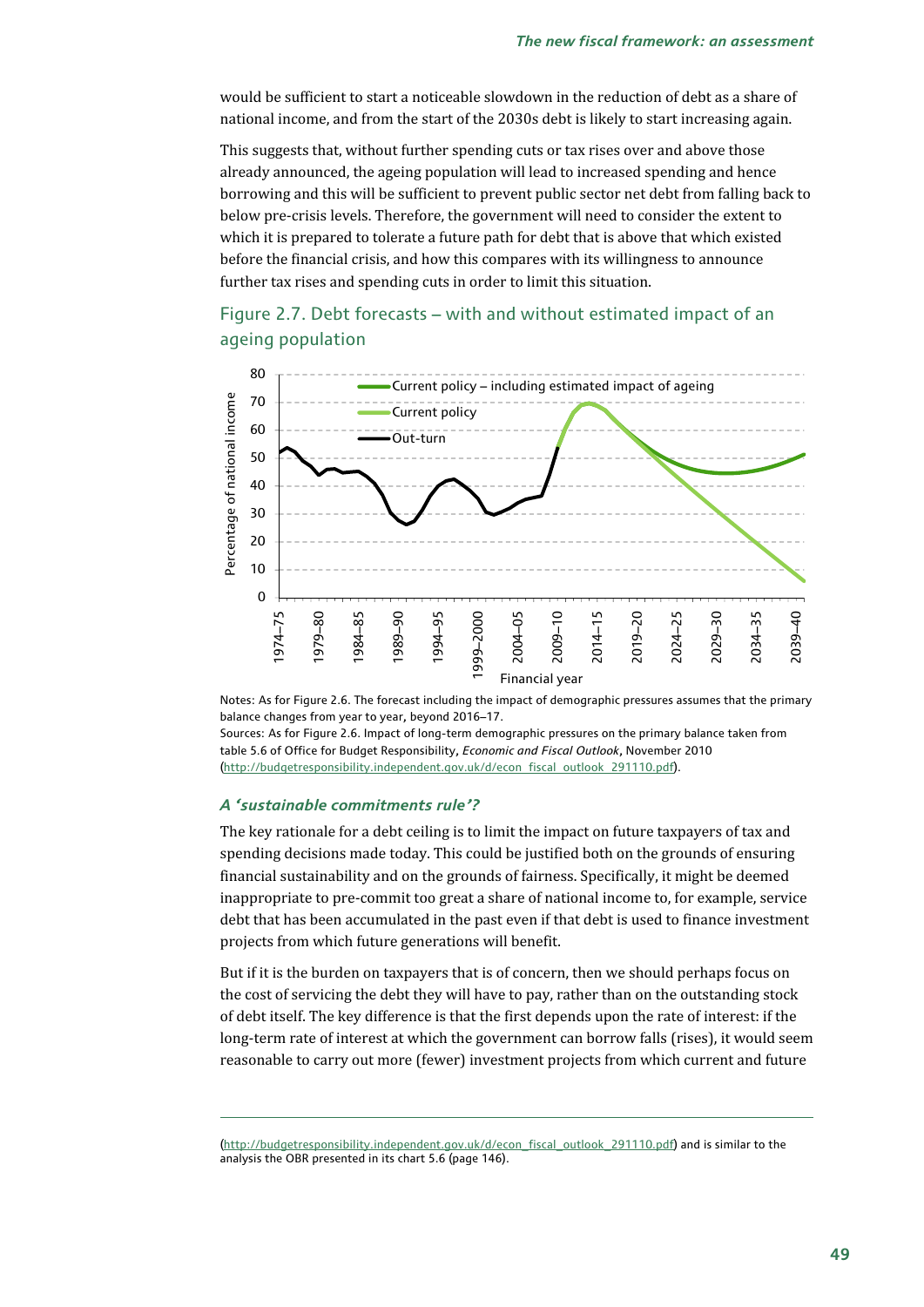taxpayers can benefit. A ceiling on public sector net debt would not allow this, but a ceiling on public sector net debt interest payments would.

For this reason, IFS researchers have argued that the government should consider a target for the amount of future national income that is pre-committed to certain items – dubbed a 'sustainable commitments rule' – rather than (or perhaps alongside) a ceiling on headline debt.21 A further advantage of such a rule is that it would also lend itself more easily to the inclusion of some of the other commitments that the public sector has made that are not scored in public sector net debt (since the estimates will not be sensitive to the choice of discount rate). For example, both spending on future public service pension payments and payments to Private Finance Initiative (PFI) providers could be included, as both represent pledges made by current governments that future governments will have to – or will be strongly expected to – honour.





#### Sources:

Debt interest is public sector net debt interest (i.e. gross interest paid less gross interest received). Data to 2008–09 are calculated as the difference between ONS series ANLO and ANBQ from table 2.3C of *Financial Statistics Freestanding Time Series Data* (http://www.statistics.gov.uk/statbase/tsdtimezone.asp). Figures for 2009–10 to 2015–16 are from OBR public finances supplementary tables 1.11 and 1.12 which accompanied the November 2010 *Economic and Fiscal Outlook* (http://budgetresponsibility.independent.gov.uk/econfiscal-outlook.html). Projections beyond 2015–16 are calculated on the same basis as the data in Figure 2.6. Public service pension spending is taken from figure 4.A (page 64) of Independent Public Service Pensions Commission, *Independent Public Service Pensions Commission: Interim Report*, 2010 (http://www.hmtreasury.gov.uk/indreview\_johnhutton\_pensions.htm).

PFI commitments from 1999–2000 to 2009–10 are computed from HM Treasury, *PFI Signed Projects List –*  February 2010 (http://www.hm-treasury.gov.uk/d/pfi\_signed\_projects\_list.xls). Figures from 2010–11 are from table 2.8 (page 26) of Office for Budget Responsibility, *Budget 2010: The Economy & Public Finances – Supplementary Material*, June 2010

(http://budgetresponsibility.independent.gov.uk/d/junebudget\_supplementary\_material.pdf).

Pre-crisis estimates taken from the 'Budget 2007' line in figure 5.9 of R. Chote, C. Emmerson and G. Tetlow, 'The fiscal rules and policy framework', in R. Chote, C. Emmerson, D. Miles and J. Shaw (eds), *The IFS Green Budget: January 2009*, IFS Commentary 107 (http://www.ifs.org.uk/budgets/gb2009/09chap5.pdf).

<sup>&</sup>lt;sup>21</sup> See pages 101–106 of R. Chote, C. Emmerson and G. Tetlow, 'The fiscal rules and policy framework', in R. Chote, C. Emmerson, D. Miles and J. Shaw (eds), *The IFS Green Budget: January 2009*, IFS Commentary 107 (http://www.ifs.org.uk/budgets/gb2009/09chap5.pdf).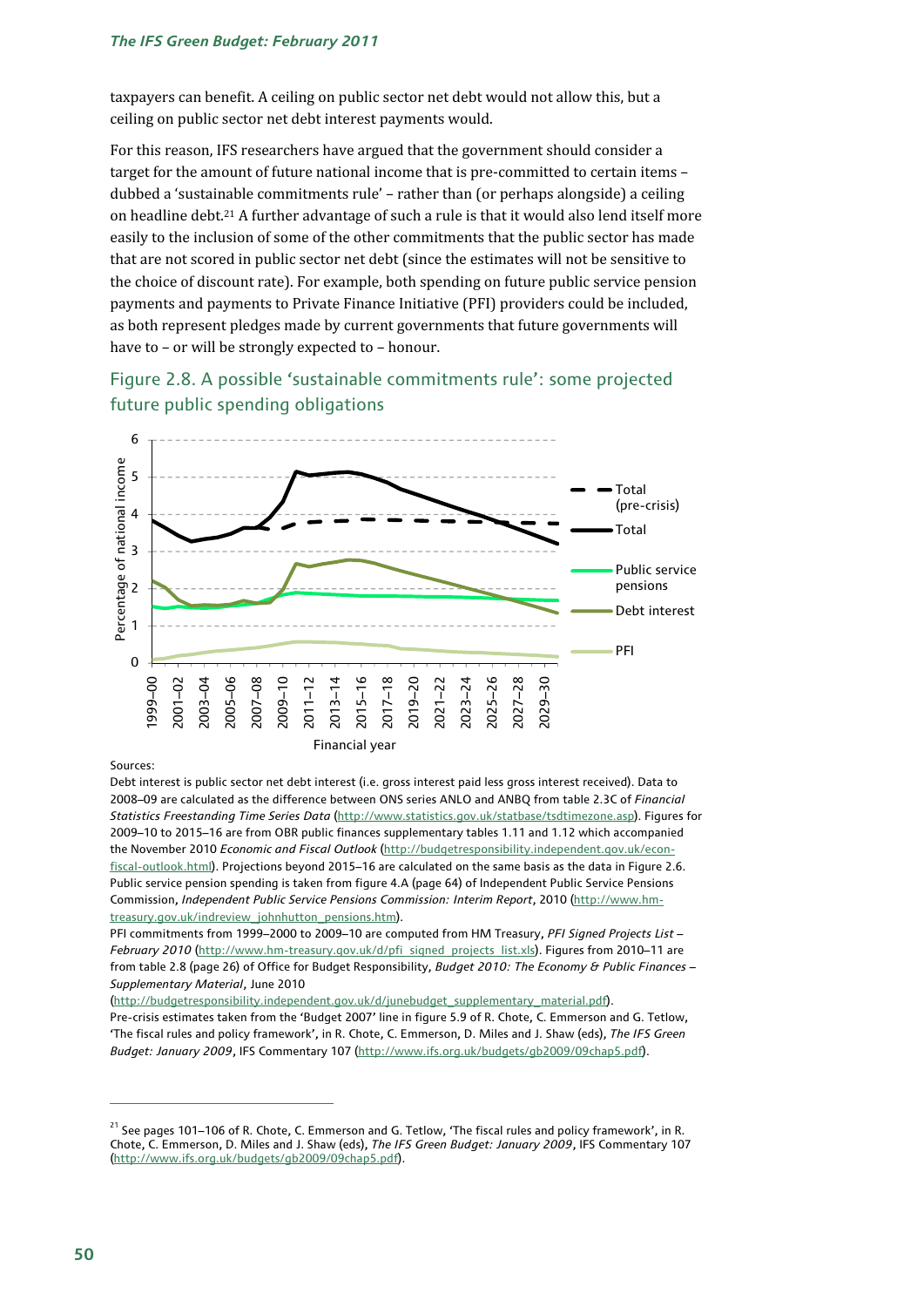Our latest estimates for total future public spending commitments on debt interest payments, public service pensions and payments to PFI providers, all based on official sources, are shown in Figure 2.8. Debt interest payments are projected by the OBR to increase from 1.6% of national income in 2007–08 (prior to the financial crisis) to 2.8% of national income in 2014–15. Our calculations suggest that these will then decline over time and return to 1.6% of national income in the late 2020s.

Figures produced by the Independent Public Service Pensions Commission (IPSPC) and the Government Actuary's Department for the IPSPC's recent interim report suggest that spending on public service pensions will increase from 1.5% of national income in 2004– 05 to a peak of 1.9% of national income in 2010–11 before declining gradually through to the middle of this century.

Payments to PFI providers for deals already signed have increased steadily from 0.1% of national income in 1999–2000 (as capital spending by the PFI has grown in scale) and are forecast by the Treasury to peak at 0.6% of national income in 2010–11 before declining gradually over time. However, the signing of any new deals would increase future payments beyond the levels shown here; at the time of the June 2010 Budget (when these figures were produced), the Treasury estimated that there were PFI deals with a capital value of £10.8 billion yet to be signed but at 'preferred bidder' stage.<sup>22</sup>

The total of these three streams of payments is estimated to have increased in recent years, with a particularly sharp increase from 3.6% of national income in 2007–08 to 5.2% of national income in 2010–11. They are projected to stabilise around this higher level until the middle of this decade before declining over time. Also shown in Figure 2.8 is the equivalent pre-committed spending total estimated by IFS researchers based on data from before the financial crisis hit, which suggested that it would remain below 4.0% of national income.

The idea of a 'sustainable commitments rule' would need further investigation before being put forward as a firm policy proposal. But it would seem to have the strengths of Mr Brown's sustainable investment rule objective of targeting public sector net debt, along with the additional advantages of allowing higher government borrowing when such finance was cheaper and of taking into account a more comprehensive set of commitments affecting future taxpayers. Which commitments should be encompassed by such a rule would need to be considered very carefully, as would the choice over the appropriate level (or path) of the ceiling on these commitments. Were the government to move towards such a target, official forecasts for public sector net debt as well as other measures of the state of the public finances such as 'net worth' and the 'primary balance' should, nonetheless, continue to be published.

## **2.5 The Office for Budget Responsibility**

In an attempt to enhance the credibility of its fiscal policy commitments, the coalition government has set up an independent Office for Budget Responsibility.23 This body has taken over responsibility for producing and publishing official economic and fiscal

<sup>&</sup>lt;sup>22</sup> Table 2.7 (page 26) of Office for Budget Responsibility, *Budget 2010: The Economy & Public Finances* – *Supplementary Material*, June 2010

<sup>(</sup>http://budgetresponsibility.independent.gov.uk/d/junebudget\_supplementary\_material.pdf).

<sup>&</sup>lt;sup>23</sup> See http://budgetresponsibility.independent.gov.uk/ and http://www.hmtreasury.gov.uk/leg\_budgetresponsibility\_bill.htm for details.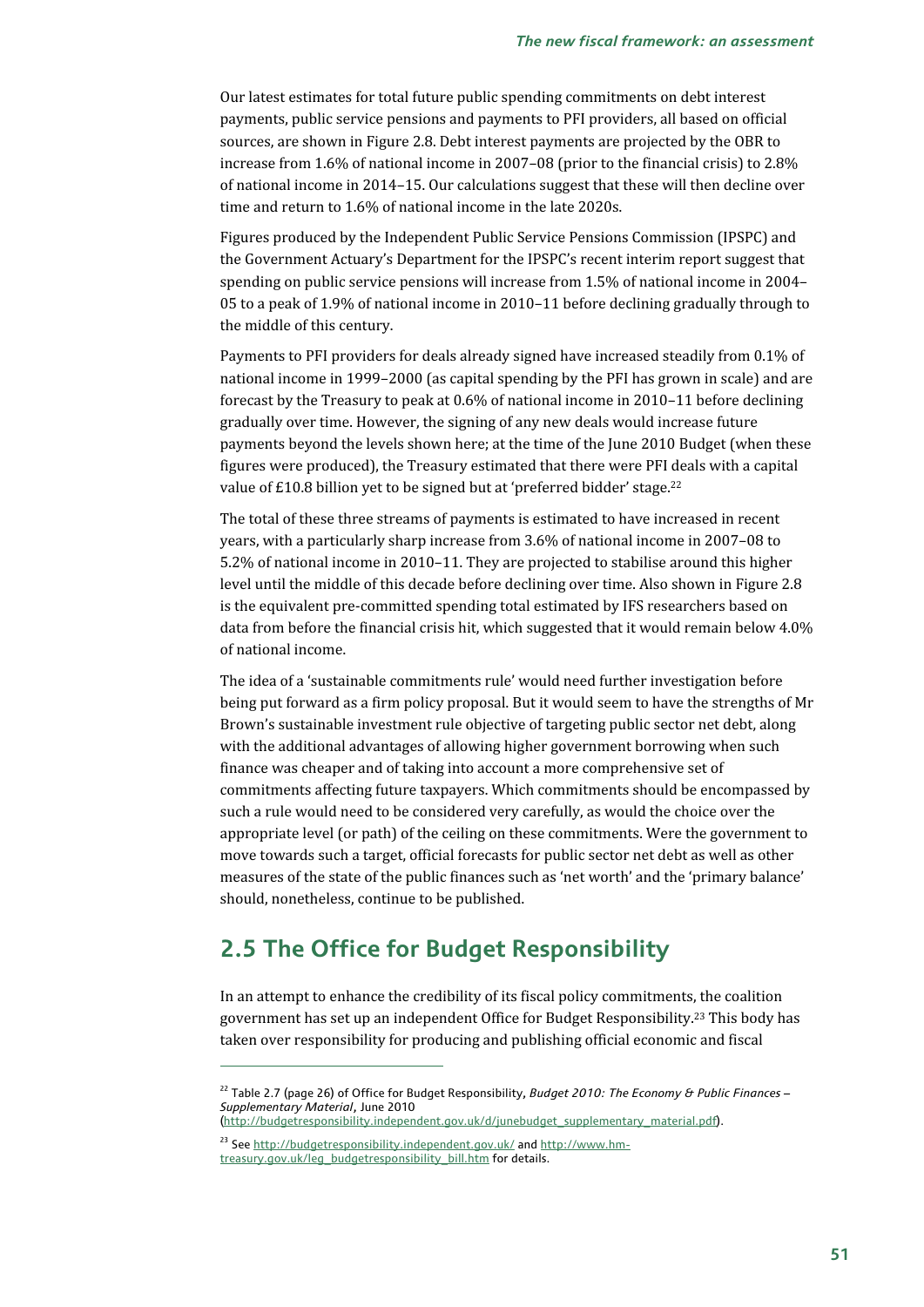forecasts from Treasury ministers. The UK is one of a number of countries to have adopted such an independent fiscal council in recent years; Sweden, Canada, Hungary and Slovenia have also all created similar bodies over the last four years. These in turn follow the example of bodies such as the Central Planning Bureau (CPB) in the Netherlands and the Congressional Budget Office (CBO) in the United States.

Though the structure and remit of each of these bodies are all slightly different, the broad aims are the same. Essentially, there is a concern that politicians are prone, or are perceived to be prone, to undervalue the longer-term costs of borrowing – perhaps because of pressure from special interest groups or political short-termism – which causes them to allow excessive debt accumulation.24 Even if politicians sign up to fiscal rules which theoretically constrain the amount of borrowing they are allowed to do (such as Mr Osborne's fiscal mandate and supplementary target discussed above), the complex nature of economic and fiscal forecasting is such that the electorate finds it hard to hold governments to account. If the electorate prefers less borrowing than politicians do, politicians have an incentive to produce optimistic fiscal forecasts to hide their intention to borrow excessively. (It is also possible that, immediately after a change of government, politicians might have an incentive to produce deliberately pessimistic forecasts in order to increase the chance that the new government will be able to announce better-thanexpected performance in subsequent budgets.)

Deviations from forecasts could indicate either that the initial forecasts were intentionally misleading or that unforeseen events occurred after the forecasts were produced. This in turn also has a cost for prudent governments: though they may be committed to maintaining sound public finances, they may struggle to convince the electorate and market actors of this, and so may not be fully rewarded for behaving virtuously. This was a key rationale behind Mr Brown's decision to place a lot of personal political capital on his pledge to meet two fiscal rules on becoming Chancellor in 1997: he wanted to convince others that he would not repeat the perceived mistakes of some previous Labour Chancellors.

Fiscal councils are intended to help improve scrutiny of the government's fiscal intentions by providing a transparent and independent assessment of the economic and fiscal position and forecasts. By increasing transparency and credibility, they can complement fiscal rules. The desire for this reform in the UK in part reflects that the fiscal promises of the previous Labour government were undermined by the moving of the goalposts that occurred just as Mr Brown's golden rule looked on course to be missed rather than met (discussed in Section 2.3), and that fiscal forecasts reflected politicallymotivated wishful thinking rather than dispassionate professional judgement – notably in the run-up to the 2005 general election.

The remit of the OBR is to:25

examine and report on the sustainability of the public finances;

<sup>&</sup>lt;sup>24</sup> A number of previous papers have discussed the reasons behind excessive government debt accumulation and the arguments for independent fiscal councils. See L. Calmfors, *The Role of Independent Fiscal Policy Institutions*, 2010 (http://www.finanspolitiskaradet.se/download/18.64075cf012c96962a7d800012034/Underlagsrapport+9+20

<sup>10+</sup>Calmfors.pdf) for a useful summary of these.

<sup>&</sup>lt;sup>25</sup> This list is based on the wording of legislation currently going through parliament. The final remit of the OBR may differ. Source: Budget Responsibility and National Audit Bill [HL] 2010–11 (http://services.parliament.uk/bills/2010-11/budgetresponsibilityandnationalaudithl.html).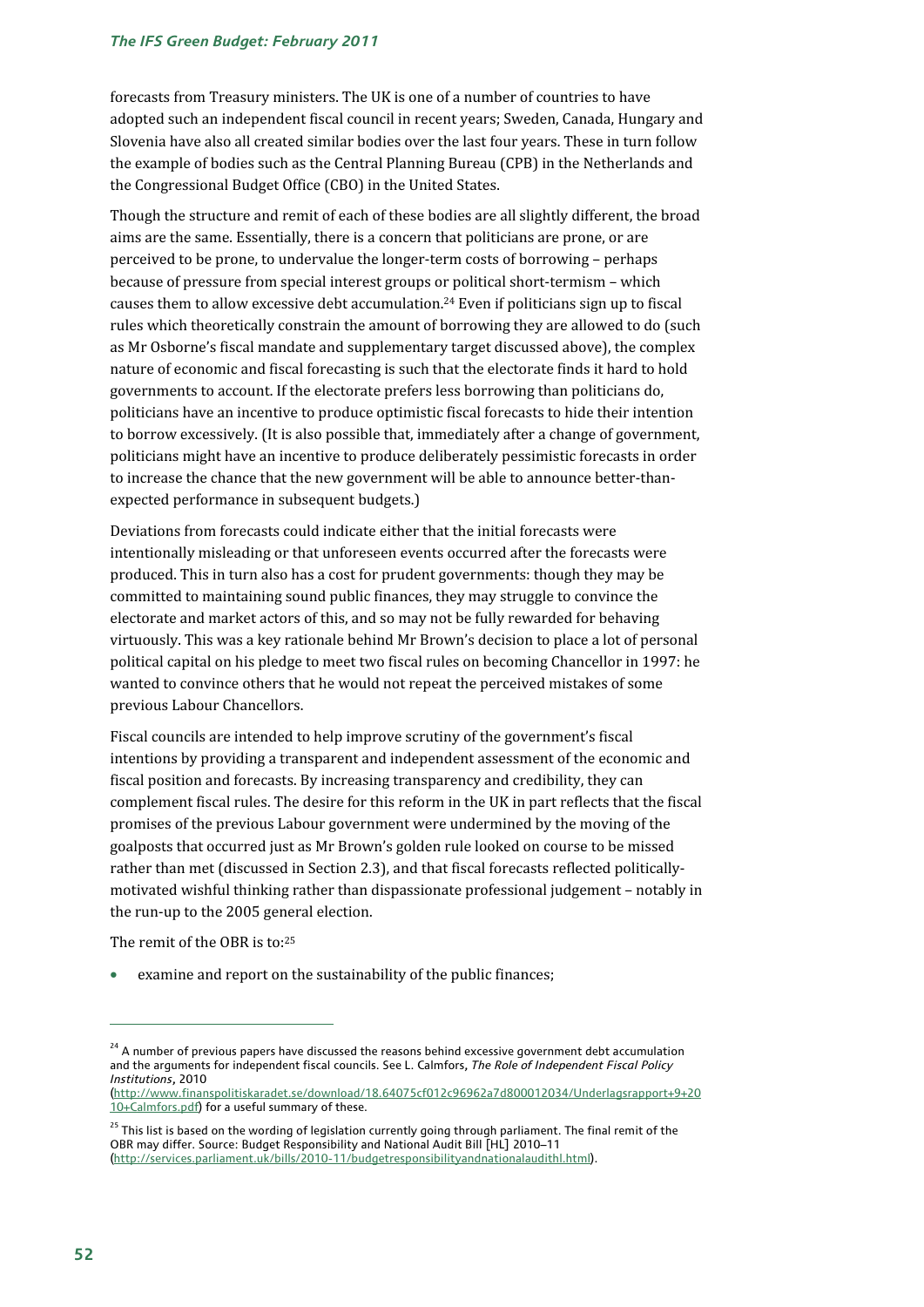- produce fiscal and economic forecasts, and provide an assessment of the extent to which the fiscal mandate has been or is likely to be achieved, on at least two occasions each financial year;
- prepare an assessment, at least once a year, of the accuracy of economic and fiscal forecasts previously prepared by it;
- prepare an analysis, at least once a year, of the sustainability of the public finances;
- examine the impact of decisions made by the government on the sustainability of the public finances, but not comment on the merits of individual policies or examine alternative policy scenarios;
- act objectively, transparently and impartially.

The OBR's funding allocation has been fixed, for the four years covered by the recent Spending Review (2011–12 to 2014–15), at £1.75 million a year. Having such certainty over funding is an important part of establishing an independent fiscal council. It is more likely that such a fiscal council will feel able to act – and will be perceived as being able to act – without let or hindrance from the government if it is certain that comments that are detrimental to the government will not lead to its funding being cut. The recent experience of the Hungarian Fiscal Council – which faces the prospect of its budget for 2011 being cut by nearly 99%, from 835.5 million forints to just 10 million forints – suggests that this risk can be all too real.26

## **The OBR in practice**

1

The OBR produces forecasts for the economy and public finances using resources similar to those previously used by the Treasury. Importantly, the OBR has access to all the same data, expertise and models as the Treasury. The forecasting judgements are made by the three-person Budget Responsibility Committee (BRC), which comprises Robert Chote (Chairman), Stephen Nickell and Graham Parker. Previously, such forecasting judgements were the responsibility of the Chancellor. The OBR is now charged with publishing these forecasts and the Chancellor can either accept them or, in theory, reject them and use his or her own.

Three OBR forecasts have been published since the general election in May 2010. The first two were a pre-Budget report (in June 2010 – preceding the government's emergency Budget) and a Budget forecast (accompanying the June 2010 Budget). Both of these were carried out by an interim OBR, with an interim BRC comprising Sir Alan Budd (Chairman), Geoffrey Dicks and Graham Parker. Since then, the permanent OBR has produced an *Economic and Fiscal Outlook* (in November 2010), which is the latest set of official forecasts. In addition, it provided independent scrutiny and certification of the government's costings of Annually Managed Expenditure (AME) policies in the October 2010 Spending Review.

In the future, it seems likely that the OBR will publish four types of analysis (all of which were previously published at least semi-regularly by the Treasury):

• economic and fiscal forecasts, an assessment of the cost of any new policies, and a judgement on compliance with the fiscal mandate and supplementary target, at the time of the government's Spring Budgets;

<sup>26 &#</sup>x27;Hungary to disband Fiscal Council', *Wall Street Journal*, 22 November 2010 (http://blogs.wsj.com/neweurope/2010/11/22/hungary-to-disband-fiscal-council/).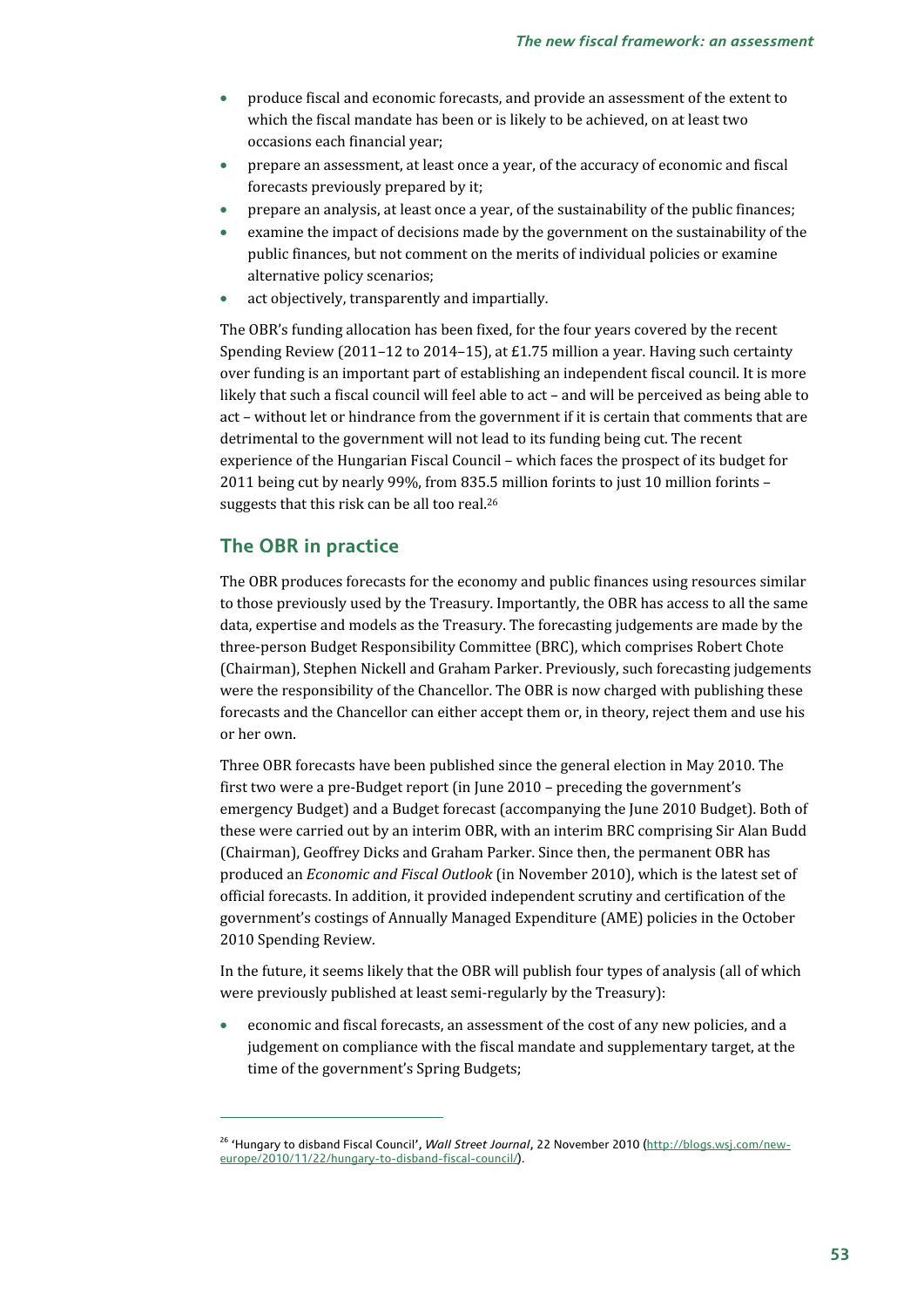- economic and fiscal forecasts and a judgement on compliance with the fiscal mandate and supplementary target in the autumn; the Chancellor has reserved the right to announce new policy measures at this time, the costings of which would also need to be approved by the OBR;
- an annual end-of-year fiscal report, examining how fiscal out-turns for the last financial year compare with previous forecasts;
- an annual long-term fiscal sustainability report, examining long-term pressures facing the public finances.

Most of the forecasts produced by the OBR are, like all economic forecasts, likely to prove to be inaccurate. Therefore, in order for the OBR to build its reputation, it should take as much advantage as possible of the required end-of-year fiscal report to conduct and communicate detailed analysis of how and why outcomes deviated from the forecasts. Informing the public about the extent to which errors made in forecasts were unavoidable, due to the inherent nature of the task at hand, or were avoidable and therefore will not be repeated again, will be an important part of the OBR's role. This should help to increase confidence that the forecasts were not intentionally misleading and that any lessons that can be learnt are being learnt.

It would be sensible for the OBR to commit to a regular timetable for these. Mr Chote, in evidence to the Treasury Select Committee in December 2010, confirmed that the first OBR long-term fiscal sustainability report will be published in June or July 2011.27 The end-of-year fiscal report cannot be produced before full out-turn data become available, and it would seem sensible – both to spread workload and to ensure appropriate attention is paid to it – to avoid publishing it at the same time as any of the other statements (meaning that September might be the most obvious month to choose).

## **Interaction between the OBR and the government**

The Treasury does retain a copy of the economic and fiscal forecasting models that now also reside at the OBR. However, if the OBR takes the lead in producing these forecasts, fewer resources may be devoted to maintaining this skill base at the Treasury. Therefore, over time, the OBR could end up being the only government or parliamentary body with sufficient resources to produce detailed economic and fiscal forecasts (or at least being substantially better placed than other official bodies to produce such forecasts). This would have the advantage of avoiding costly duplication of tasks. However, it would have the cost that the government – when deciding whether, and what, additional policy measures might be required – would not have the same forecasting expertise to draw on. It would be necessary, therefore, for the government to know what the OBR's forecasts are before it can decide exactly what policy measures it can or should implement – whether this is giving away extra money if the outlook improves, or announcing further tax increases or spending cuts if the OBR thinks that current policy is not consistent with meeting the Chancellor's fiscal mandate. This exchange of information could happen in a number of different ways and there are advantages and disadvantages to each of them, from the OBR's, the government's and the public's perspectives.

At one extreme, the OBR could decide to have no private interaction with the government at all. It would produce its forecasts independently and then make them publicly

<sup>&</sup>lt;sup>27</sup> R. Chote, evidence to the Treasury Select Committee, 6 December 2010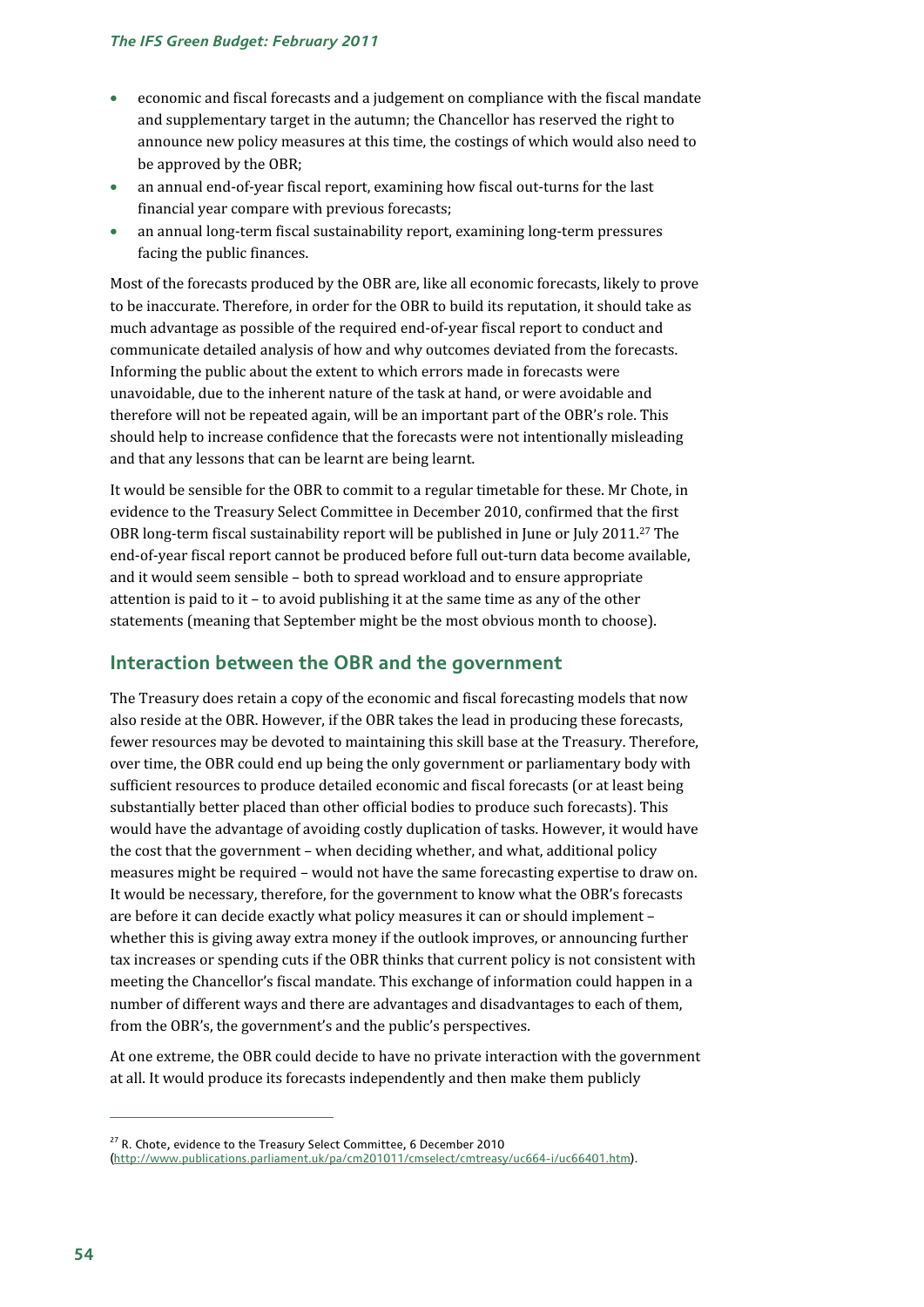available, including stating whether current policy was consistent with the Chancellor's fiscal mandate. The government could then decide what action to take in its next Budget. The advantage of this approach is that it would probably help maximise the appearance of independence for the OBR. There should be little suspicion that the OBR has been coerced by ministers into making suboptimal forecasting assumptions. However, there are at least two disadvantages:

- First, the government would potentially be put in the position of the OBR stating publicly that fiscal policy was not consistent with meeting the fiscal mandate before it had had a chance to decide how to deal with this problem. This is almost certainly undesirable from the government's point of view but might also be undesirable for the country more generally if it led to periods of greater uncertainty about the stability of the UK's public finances.
- Second, this approach might lead to worse policymaking. As an example, suppose the government were to decide – in light of the OBR's revised forecasts – that a 1% of national income fiscal tightening was required to reduce borrowing. The government would have to adopt a package of measures that it thought likely to cut borrowing by this amount. However, without the ability to confer with the OBR and without any other official source of forecasting expertise, making such a decision would be difficult. It is quite possible that the OBR would then judge that the package actually raised more (or less) money than the government was hoping for. This would be an undesirable situation for both the government and the public.

The Swedish Fiscal Policy Council is one independent fiscal council that explicitly has no discussions with its government before publishing each annual report. However, this modus operandi is perhaps facilitated by the fact that it is not responsible for producing economic and fiscal forecasts (this is done by other public bodies in Sweden) but considers only broader issues of fiscal sustainability.

An alternative option is to adopt a more consultative approach. This is essentially what the OBR has done so far. Under this model, the OBR discusses its forecasts with the Chancellor; then the government decides what – if any – policies to implement; then the OBR incorporates the impact of these policies into its forecasts, which are published at the same time as the policy announcements. One of the advantages of this approach is that one set of economic and fiscal forecasts can be published alongside the policy announcements at the time of each Budget. A clear advantage from the government's point of view is that it is able to prepare and take action before the OBR makes any public statement. This approach should also aid policymaking by giving ministers access to better information about how the policies they are considering might affect the outlook for the economy and public finances before they finalise policy decisions.

However, the disadvantage is that these kinds of private consultations between ministers and the OBR could make the forecasting process less transparent. This in turn could potentially undermine at least the appearance of the OBR's independence. For example, it has been argued that regular meetings between cabinet ministers and officials at the CPB in the Netherlands are sometimes used to coerce the bureau into changing its analysis.28 Many of the benefits that are derived from an independent fiscal council come from the

<sup>28</sup> Bos and Teulings (2010), cited in L. Calmfors, *The Role of Independent Fiscal Policy Institutions*, 2010 (http://www.finanspolitiskaradet.se/download/18.64075cf012c96962a7d800012034/Underlagsrapport+9+20 10+Calmfors.pdf).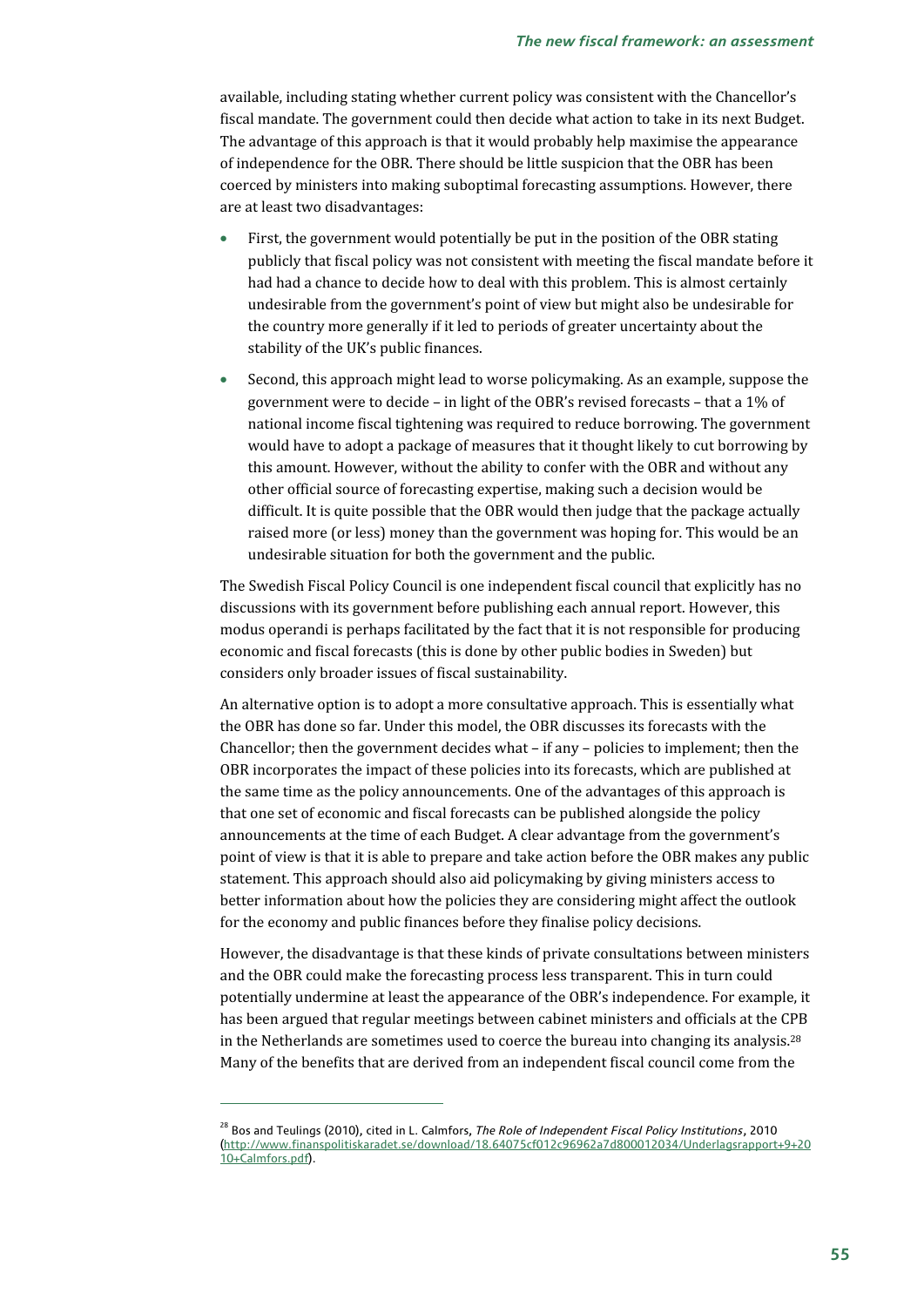increased transparency and credibility, which are argued to outweigh the additional costs of such a body. To lose these advantages would be a heavy price to pay, and the OBR will have to continue to ward against this danger. But the risks of losing the perception of independence are probably outweighed by the potential gains in the quality of policymaking to be derived from the OBR holding meetings with ministers during the forecasting process. Therefore a continuation of the model that has been adopted so far, whereby members of the BRC have held a limited number of meetings with ministers prior to the publication of forecasts, seems appropriate. However, to reduce any suspicions that these meetings might cause the OBR to be coerced into changing its judgements, the OBR should be as transparent as possible about what meetings have been held, and when and how all key assumptions made in its forecasts were decided upon.29

## **Increasing transparency**

### *Macroeconomic forecasts*

Instead of tasking the OBR with producing macroeconomic forecasts, the government could instead have made use of the macroeconomic forecasts already being produced by the Bank of England – the existing, official body that is responsible for setting monetary policy but is independent of government. Some of the attractions and drawbacks of such an arrangement were discussed in the 2010 IFS Green Budget.<sup>30</sup>

As this option has not been chosen, there are now two sets of forecasts for the UK economy being produced by bodies that are official but independent of government. Those produced by the OBR will be used when deciding fiscal policy, while those produced by the Bank of England will be used by the Monetary Policy Committee when deciding on monetary policy. Understanding how and why these forecasts are different – or similar – may well be important for assessing how well coordinated are fiscal and monetary policy.31 Analysis of these similarities and differences by experts both inside and outside these bodies has the potential to increase debate and understanding of which assumptions underlying the forecasts are most important or controversial, and thus could improve the quality of the macroeconomic forecasts produced.

Quite how much understanding of the differences and similarities between these forecasts will be possible will depend in part on how much detail on its forecasts and forecasting models the OBR makes publicly available. Thus far, it has published more detail than the Treasury previously did – for example, on some of the outputs of the macroeconomic modelling that are important inputs into the modelling of the public finances (see first bullet point below). This is a welcome development. The OBR should

 $\overline{a}$ 

<sup>29</sup> Alongside the November 2010 *Economic and Fiscal Outlook*, the OBR published a log of all contacts that had been made between the OBR and ministers. This is quite a high degree of transparency. However, repeating such an exercise may be more difficult in cases where there is more interaction between the OBR and the Treasury, as might be required if the government were considering a substantial package of new policy measures.

<sup>&</sup>lt;sup>30</sup> See R. Chote, C. Emmerson, L. Sibieta and G. Tetlow, 'Reforming UK fiscal institutions', in R. Chote, C. Emmerson and J. Shaw (eds), *The IFS Green Budget: February 2010*, IFS Commentary (http://www.ifs.org.uk/budgets/gb2010/10chap11.pdf).

 $31$  For example, in November 2010, both the OBR and the Bank of England published new forecasts for GDP growth. The Bank's forecast was for cumulative real GDP growth to be about 0.5 percentage points higher over the next three years - 2011 to 2013 - than the OBR forecast. The OBR's forecast for growth in the consumer price index (CPI) was also lower than the Bank's up to the end of 2012, but higher thereafter. Sources: Bank of England, *Inflation Report: November 2010*; Office for Budget Responsibility, *Economic and Fiscal Outlook: November 2010*.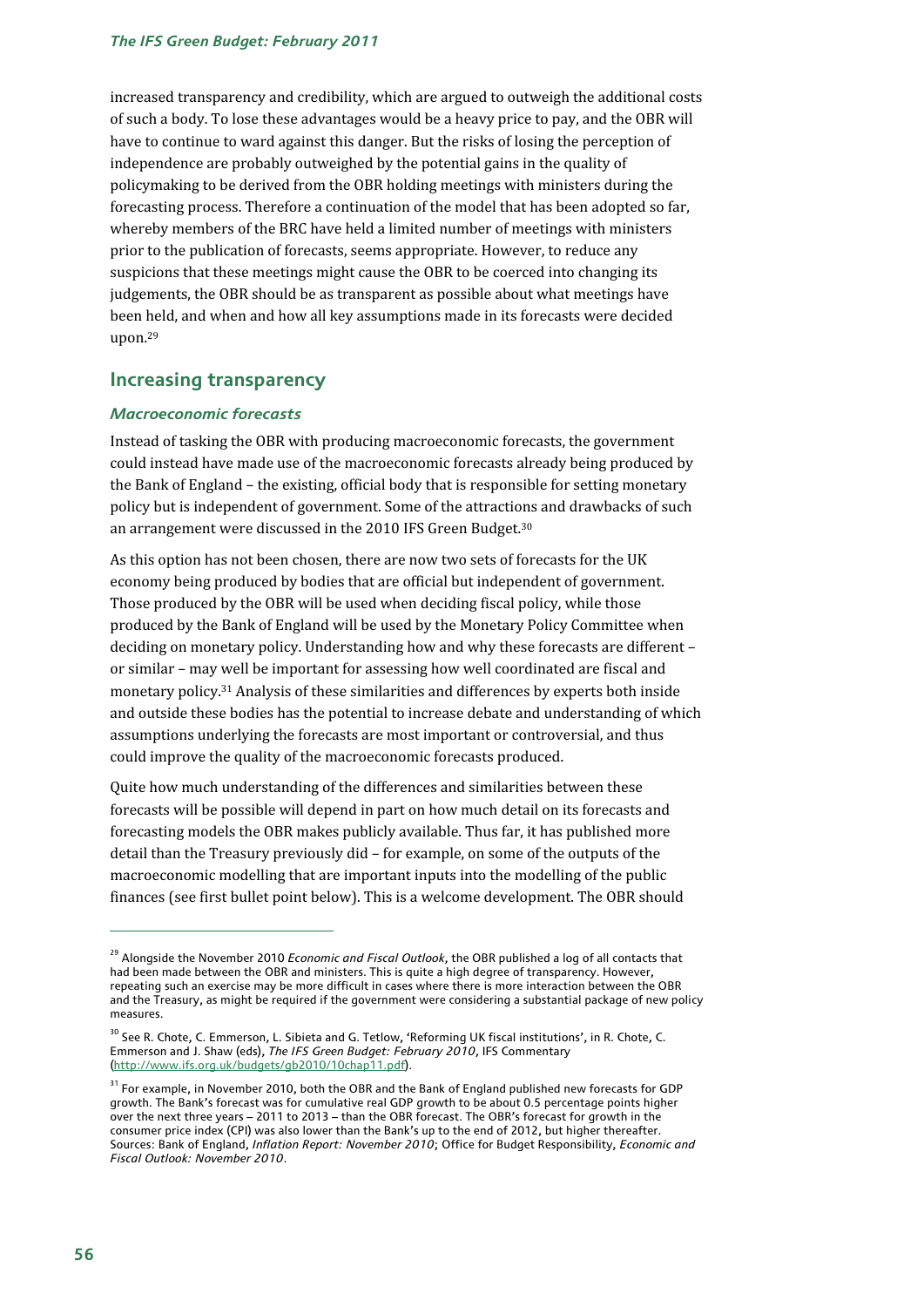continue to go further – for instance, by providing more detail on its underlying economic forecasting models as well.

### *Fiscal forecasts*

1

There have been a number of welcome increases in transparency that have accompanied the shift of fiscal forecasting from the Treasury to the OBR:

- To date, the OBR's publications have provided much more information on the economic assumptions underlying the fiscal projections than the equivalent documents previously produced by HM Treasury. For example, they now reveal key assumptions about corporate profits growth, earnings growth, and growth in property prices and the volume of transactions.
- The OBR has been responsive to requests for additional detail on its assumptions where this was not already provided in its publications.<sup>32</sup> Furthermore, to aid the perception of impartiality, it has adopted the policy of publishing responses to such requests at a fixed (pre-announced) time and date each month.
- The OBR has also published a document explaining in more detail what the main determinants of their spending and receipts forecasts are and over what key judgements were made.<sup>33</sup>
- The requirement that the OBR provides independent scrutiny of the Treasury's estimates of the 'direct' impact of individual budget policy measures on the public finances34 has been associated with more detail being publicly provided by the Treasury of how these estimates have been reached.
- Previously, the Treasury published forecasts for the public finances that built in an unquantified degree of 'caution'. That is, the forecasts were claimed not to be the Treasury's best central estimate but rather a slightly pessimistic view. In contrast, the main forecasts of the OBR are central estimates. This then leaves the Chancellor to make the explicit policy decision over the extent of caution with which he or she wishes to aim to meet the fiscal target.
- The OBR explicitly takes uncertainty into account by also publishing 'fan charts' that indicate the likelihood of alternative outcomes, in much the same way as the Bank of England does for its inflation and economic growth forecasts. The *Economic and Fiscal Outlook* also considered the sensitivity of the forecasts to several parameters and forecast the key fiscal aggregates under two alternative economic scenarios.

We have previously recommended all of these improvements (and as far as possible have been practising them in our own Green Budget forecasts). We therefore welcome these developments. So far, the OBR publications have omitted some information that was previously provided in similar Treasury publications. However, it appears that this has

 $32$  A variety of supplementary information has already been made available on the OBR's website: http://budgetresponsibility.independent.gov.uk/publications.html.

<sup>&</sup>lt;sup>33</sup> Source: Office for Budget Responsibility, *Forecasting the Public Finances*, Briefing Paper 1, January 2011 (http://budgetresponsibility.independent.gov.uk/d/obr\_briefing1.pdf).

<sup>&</sup>lt;sup>34</sup> The Treasury estimates the cost or yield of firm and final policies. These costings take into account direct behavioural effects on the tax base that the policy is applied to and the base of closely related taxes. In the case of benefit reforms, these costings take into account the effect of interactions with other benefits. For further detail of the Treasury's methodology, see HM Treasury, *Budget 2010 Policy Costings*, 2010 (http://www.hm-treasury.gov.uk/d/junebudget\_costings.pdf). For a detailed discussion of alternative methods for costing policies, see S. Adam and A. Bozio, 'Dynamic scoring', *OECD Journal on Budgeting*, 2009/2, 99– 124.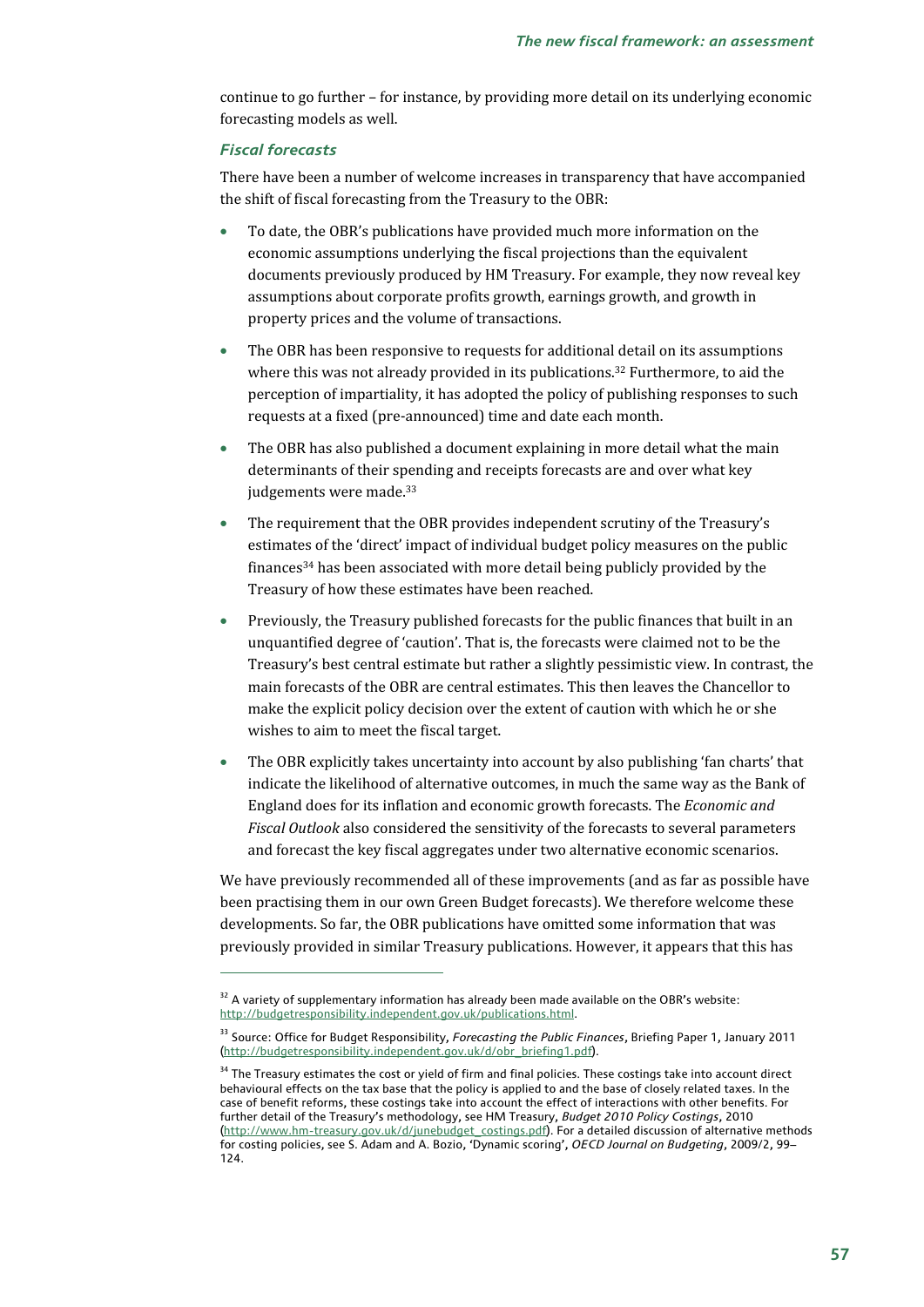usually been through oversight rather than intentional omission, and experience to date suggests that, if these gaps are drawn to the OBR's attention, they will be remedied in future publications.

In the realms of both macroeconomic and fiscal forecasting, we would encourage the OBR to make publicly available as much data, and as much detail on its models, as possible.

## **Consideration of alternative policy scenarios**

The OBR's remit expressly forbids it from 'examin[ing] alternative policy scenarios'.35 In other words, it is not allowed to publish an assessment of what the outlook for the economy and public finances would be under a different set of policies from those legislated by the government (such as those presented in this chapter in Figures 2.1, 2.2 and 2.6). One simple alternative policy scenario for which forecasts should certainly always be published alongside each significant fiscal event (such as Budgets) is that of no new discretionary measures. This would inform debate on the impact of the new measures on both the economy and the public finances.

There are also some other policy scenarios that the OBR's consideration of might aid public debate. The current remit forbids the OBR from commenting on the public finance implications of proposals made by other political parties (or indeed the individual parties that form the current coalition), and also from considering policies that the government has mooted (for example, in speeches, White Papers, legislation, manifestos and the coalition agreement) but not implemented.

This is in contrast to the CPB in the Netherlands, which does provide costings of other political parties' policies, as set out in their manifestos, before each election (and during negotiations over the formation of a new coalition government).36 The advantage for the OBR of being prevented from considering opposition parties' policies is that it is less likely to be drawn into a political debate on the relative merits of alternative policy options. However, it may not be immune from this, as the current arrangement means that the government will be able to have 'OBR approved' costings for future policies that it has committed to in past Budgets, but the opposition parties will not have this option open to them. The disadvantage for the public of the OBR being prevented from considering opposition parties' policies is that, while existing policies are subject to intense scrutiny, the options with which they are presented at the time of general elections will not be, and so they will find it harder to make informed decisions. Moreover, in the run-up to a general election where it is widely believed that an opposition party is likely to form the next government, the fiscal plans of that opposition party are, arguably, more important than those of the current government for the sustainability of the public finances. Of course, IFS researchers – who are also independent of the government and the opposition parties – and other bodies will continue to provide careful scrutiny of policy proposals including, where possible, costings of new measures. But, in at least some cases, the OBR would have the advantage of having access to better data.

<sup>&</sup>lt;sup>35</sup> http://budgetresponsibility.independent.gov.uk/d/terms\_of\_reference\_final.pdf.

<sup>36</sup> See http://www.cpb.nl/en/what-does-cpb-do.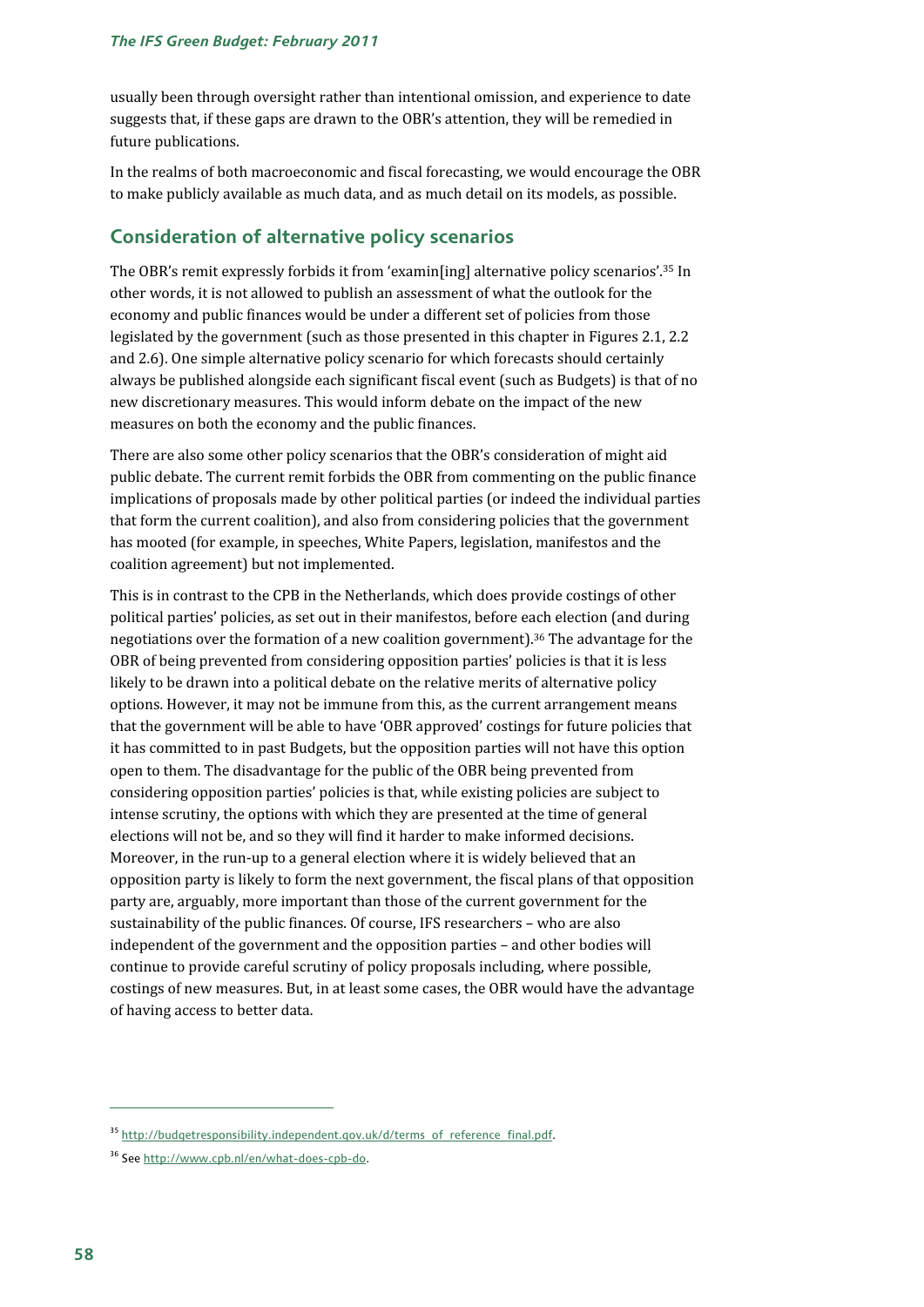### **Summary**

Overall, the OBR is a welcome innovation. The intention, and the practice to date, of promoting greater transparency of official economic and fiscal forecasts will aid scrutiny of the government's compliance with its specific fiscal targets. A better assessment of broader compliance with the longer-term objective of fiscal sustainability should also be aided by the OBR's future work programme. The OBR will need to work hard to maintain its reputation as a politically independent body, particularly as quite considerable discussion and exchange of information may be required between the Treasury and the OBR in advance of the publication of its forecasts. There is a case for extending the remit of the OBR so that it is able to consider the impact on the economy and public finances of alternative policy options, at least in some limited circumstances such as the run-up to a general election.

## **2.6 Conclusion**

The biggest domestic policy challenge for the government over the next few years will be to ensure that the public finances are returned to a sustainable footing in a way that minimises the fall in households' living standards arising from higher taxes, lower welfare payments and cuts to spending on public services. To help signal the government's commitment to strengthening the public finances, the Chancellor has set himself two fiscal goals: that policy should be consistent with achieving a cyclicallyadjusted current budget balance at the end of the forecasting horizon (the fiscal mandate) and that debt should be falling as a share of national income in 2015–16 (the supplementary target). The OBR judges that current policies are consistent with the fiscal mandate and forecasts that it is more likely that the supplementary target will be met than missed. The second target is sufficiently unchallenging that it would be unlikely to be missed if the first were met.

Similar rules operated by the previous Labour Chancellors – Mr Brown and Mr Darling – had ceased to have much public credibility long before the onset of the financial crisis made it almost inconceivable that they would be met and unwise for the government to try to meet them. One problem was a perception that the government produced unduly optimistic economic and fiscal forecasts to support its claim that it was on course to meet the rules (particularly in the run-up to the 2005 election) and then moved the goalposts when it looked like the target was going to be missed. In an attempt to circumvent similar credibility issues, the new government has set up the independent OBR to provide forecasts of the economy and the public finances and to assess whether current policies are likely to be consistent with fiscal targets that the government has set itself.

The creation of the OBR has been accompanied by a welcome increase in transparency of both the forecasting process and the forecasts themselves. The provision of central forecasts and descriptions of uncertainty around these should help to improve public understanding of the level of uncertainty in official forecasts and the degree of caution built into the government's stated plans. Perhaps the key challenge for the OBR going forwards will be to work closely with the Treasury and the government in order to ensure that its forecasts take account of as much information as possible, and that government policy is based on as much information as possible, whilst ensuring that it remains, and is perceived to remain, independent.